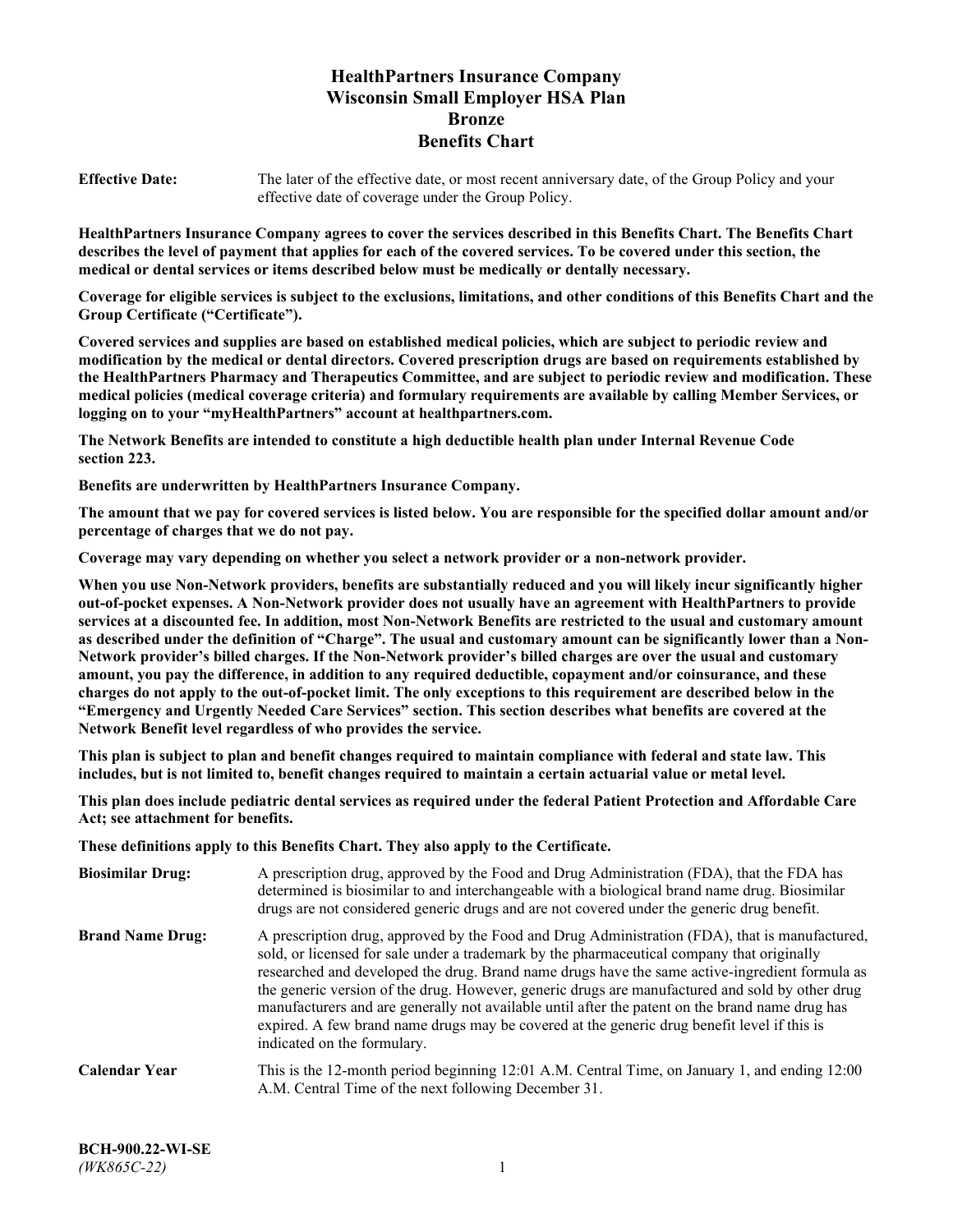| <b>Charge:</b> | For covered services delivered by a network provider, this is the provider's discounted fee for a<br>given medical/surgical service, procedure or item.                                                                                                                                                                                                                                                                                                                                                                                                                                                                                                                                                                 |
|----------------|-------------------------------------------------------------------------------------------------------------------------------------------------------------------------------------------------------------------------------------------------------------------------------------------------------------------------------------------------------------------------------------------------------------------------------------------------------------------------------------------------------------------------------------------------------------------------------------------------------------------------------------------------------------------------------------------------------------------------|
|                | For covered services delivered by non-network providers, a contracted rate may apply if such<br>arrangement is available to HealthPartners.                                                                                                                                                                                                                                                                                                                                                                                                                                                                                                                                                                             |
|                | For the usual and customary charge for covered services delivered by non-network providers, our<br>payment is calculated using one of the following options, depending on availability: 1) a<br>percentage of the Medicare fee schedule; 2) a comparable schedule if the service is not on the<br>Medicare fee schedule; or 3) a commercially reasonable rate for such service if a fee schedule is<br>not available.                                                                                                                                                                                                                                                                                                   |
|                | The usual and customary charge is the maximum amount allowed that we consider in the<br>calculation of the payment of charges incurred for certain covered services. You must pay for any<br>charges above the usual and customary charge, and they do not apply to the out-of-pocket limit.                                                                                                                                                                                                                                                                                                                                                                                                                            |
|                | A charge is incurred for covered ambulatory medical and surgical services, on the date the service<br>or item is provided. A charge is incurred for covered inpatient services, on the date of admission to<br>a hospital. To be covered, a charge must be incurred on or after your effective date and on or<br>before the termination date.                                                                                                                                                                                                                                                                                                                                                                           |
|                | Copayment/Coinsurance: The specified dollar amount, or percentage, of charges incurred for covered services, which we do<br>not pay, but which you must pay, each time you receive certain medical services, procedures or<br>items. Our payment for those covered services or items begins after the copayment or coinsurance<br>is satisfied. Covered services or items requiring a copayment or coinsurance are specified in this<br>Benefits Chart.                                                                                                                                                                                                                                                                 |
|                | For services provided by a network provider:<br>An amount which is listed as a flat dollar copayment is applied to a network provider's discounted<br>charge for a given service. However, if the network provider's discounted charge for a service or<br>item is less than the flat dollar copayment, you will pay the network provider's discounted charge.<br>An amount which is listed as a percentage of charges or coinsurance is based on the network<br>provider's discounted charges, calculated at the time the claim is processed, which may include an<br>agreed upon fee schedule rate for case rate or withhold arrangements.                                                                            |
|                | For services provided by a non-network provider:<br>Any copayment or coinsurance is applied to the lesser of the provider's charges or the usual and<br>customary charge for a service.                                                                                                                                                                                                                                                                                                                                                                                                                                                                                                                                 |
|                | A copayment or coinsurance is due at the time a service is provided, or when billed by the<br>provider. The copayment or coinsurance applicable for a scheduled visit with a HealthPartners<br>network provider will be collected for each visit, late cancellation and failed appointment.                                                                                                                                                                                                                                                                                                                                                                                                                             |
| Deductible:    | The specified dollar amount of charges incurred for covered services, which we do not pay, but an<br>enrollee or a family has to pay first in a calendar year. Our payment for those services or items<br>begins after the deductible is satisfied. For network providers, the amount of the charges that apply<br>to the deductible are based on the network provider's discounted charges, calculated at the time<br>the claim is processed, which may include an agreed upon fee schedule rate for case rate or<br>withhold arrangements. For non-network providers, the amount of charges that apply to the<br>deductible are the lesser of the provider's charges or the usual and customary charge for a service. |
|                | Any amounts paid or reimbursed by a third party, including but not limited to: point of service<br>rebates, manufacturer coupons, manufacturer debits cards or other forms of direct reimbursement<br>to an Insured for a product or service, will not apply toward your deductible, to the extent<br>permitted under state and federal law.                                                                                                                                                                                                                                                                                                                                                                            |
|                | Your plan has an embedded deductible. This means once an Insured meets the individual<br>deductible, the plan begins paying benefits for that person. If two or more members of the family<br>meet the family deductible, the plan begins paying benefits for all members of the family,<br>regardless of whether each Insured has met the individual deductible. However, an Insured may<br>not contribute more than the individual deductible toward the family deductible.                                                                                                                                                                                                                                           |
|                | All services are subject to the deductible unless otherwise indicated below in this Benefits Chart.                                                                                                                                                                                                                                                                                                                                                                                                                                                                                                                                                                                                                     |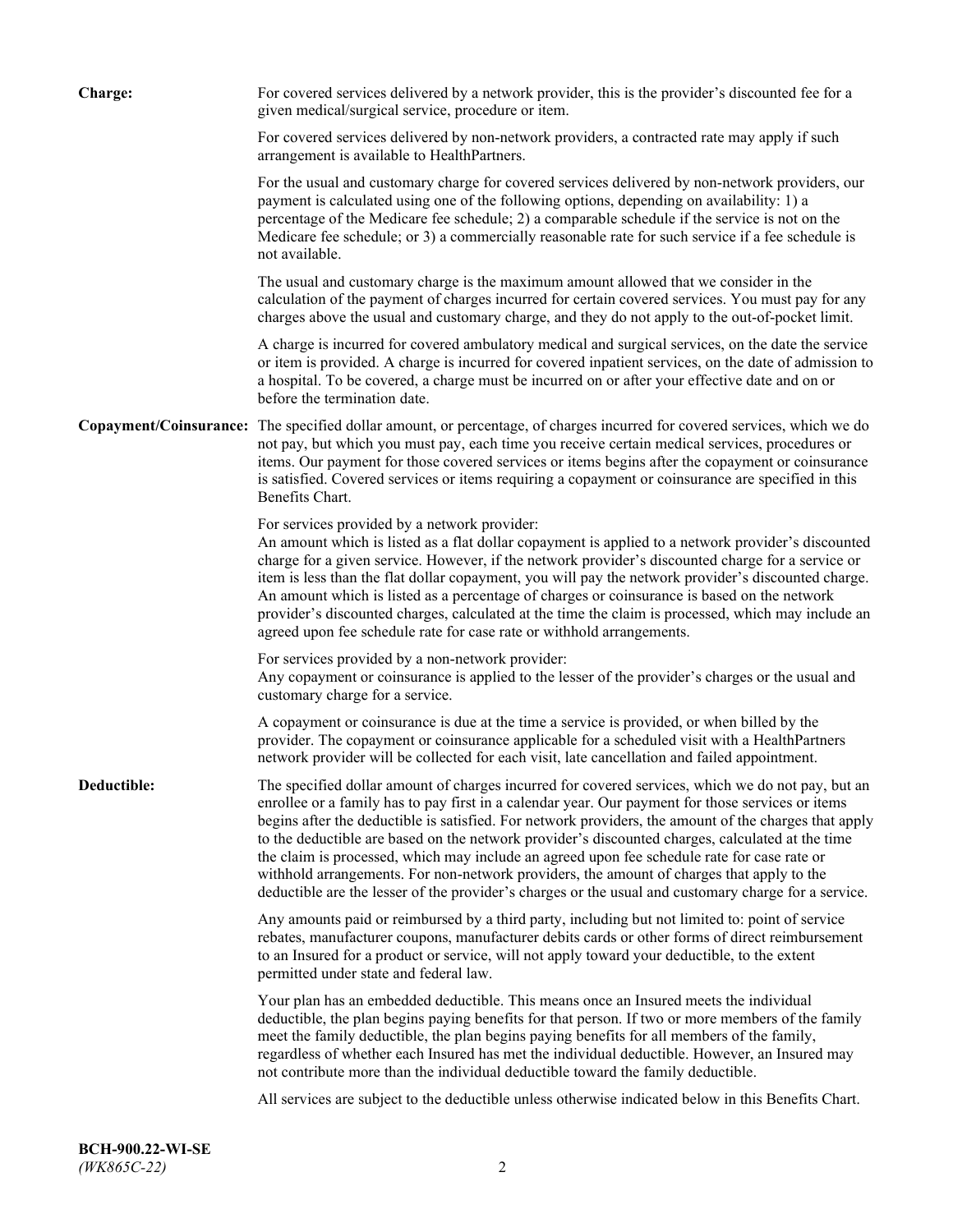| Formulary:                                 | This is a current list, which may be revised from time to time, of prescription drugs, medications,<br>equipment and supplies covered by us as indicated in this Benefits Chart which are covered at the<br>highest benefit level. Some drugs on the formulary may require prior authorization to be covered<br>as formulary drugs. The formulary, and information on drugs that require prior authorization, are<br>available by calling Member Services, or logging on to your "myHealthPartners" account at<br>healthpartners.com. |
|--------------------------------------------|---------------------------------------------------------------------------------------------------------------------------------------------------------------------------------------------------------------------------------------------------------------------------------------------------------------------------------------------------------------------------------------------------------------------------------------------------------------------------------------------------------------------------------------|
| <b>Generic Drug:</b>                       | A prescription drug, approved by the Food and Drug Administration (FDA), that the FDA has<br>determined is comparable to a brand name drug product in dosage form, strength, route of<br>administration, quality, intended use and documented bioequivalence. Generally, generic drugs<br>cost less than brand name drugs. Some brand name drugs may be covered at the generic drug<br>benefit level if this is indicated on the formulary.                                                                                           |
| <b>Lifetime Maximum</b><br><b>Benefit:</b> | The specified coverage limit actually paid by us for services and/or charges incurred by you for any<br>given procedure or diagnosis. Payment of benefits under this Benefits Chart ceases when that lifetime<br>maximum benefit is reached. You have to pay for any subsequent charges.                                                                                                                                                                                                                                              |
| <b>Non-Formulary Drug:</b>                 | This is a prescription drug, approved by the Food and Drug Administration (FDA), that is not on<br>the formulary, is medically necessary and is not investigative or experimental or otherwise<br>excluded under the Certificate.                                                                                                                                                                                                                                                                                                     |
| <b>Out-of-Pocket Expenses:</b>             | You pay the specified copayments/coinsurance and deductibles applicable for particular services,<br>subject to the out-of-pocket limit described below. These amounts are in addition to the monthly<br>premium payments.                                                                                                                                                                                                                                                                                                             |
| <b>Out-of-Pocket Limit:</b>                | You pay the copayments/coinsurance and deductibles for covered services, to the individual or<br>family out-of-pocket limit. Thereafter we cover 100% of the charges incurred for all other covered<br>services, for the rest of the calendar year. You pay amounts greater than the out-of-pocket limit if<br>you exceed any lifetime maximum benefit or any visit or day limits.                                                                                                                                                    |
|                                            | Non-Network Benefits above the usual and customary charge (see definition of charge above) do<br>not apply to the out-of-pocket limit.                                                                                                                                                                                                                                                                                                                                                                                                |
|                                            | Non-Network Benefits for transplant surgery do not apply to the out-of-pocket limit.                                                                                                                                                                                                                                                                                                                                                                                                                                                  |
|                                            | Any amounts paid or reimbursed by a third party, including but not limited to: point of service<br>rebates, manufacturer coupons, manufacturer debit cards or other forms of direct reimbursement to<br>an Insured for a product or service, will not apply as an out-of-pocket expense, to the extent<br>permitted under state and federal law.                                                                                                                                                                                      |
|                                            | You are responsible to keep track of the out-of-pocket expenses. Contact Member Services for<br>assistance in determining the amount paid by the enrollee for specific eligible services received.<br>Claims for reimbursement under the out-of-pocket limit provisions are subject to the same time<br>limits and provisions described under the "Claims Provisions" section of the Certificate.                                                                                                                                     |
| <b>Specialty Drug List:</b>                | This is a current list, which may be revised from time to time, of prescription drugs, medications,<br>equipment and supplies, which are typically bio-pharmaceuticals. The purpose of a specialty drug<br>list is to facilitate enhanced monitoring of complex therapies used to treat specific conditions.<br>Specialty drugs are covered by us as indicated in this Benefits Chart. The specialty drug list is<br>available by calling Member Services, or logging on to your "myHealthPartners" account at<br>healthpartners.com. |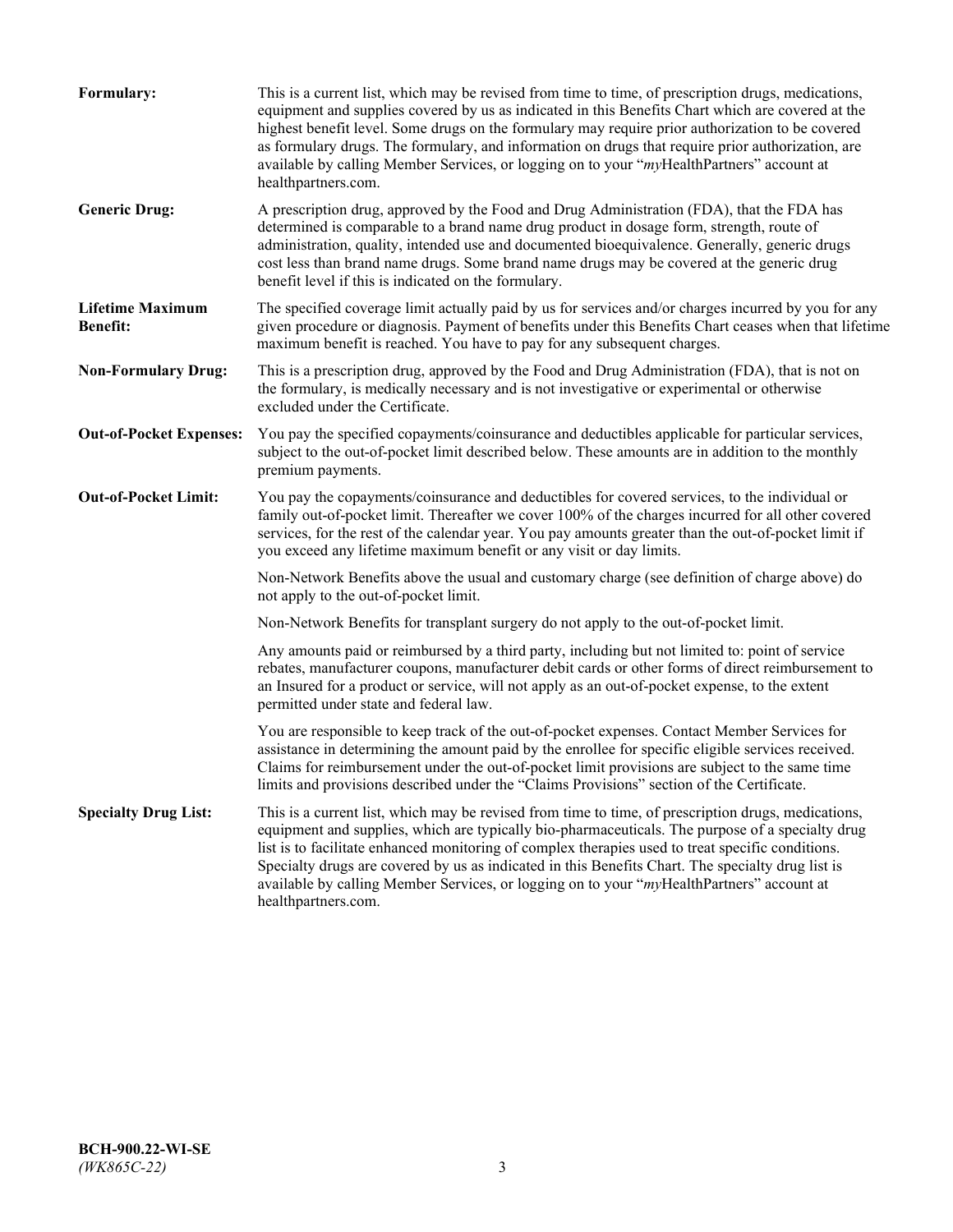## **DEDUCTIBLES AND OUT-OF-POCKET LIMITS**

#### **Individual calendar year deductible**

| <b>Network Benefits</b> | <b>Non-Network Benefits</b> |
|-------------------------|-----------------------------|
| \$6,850                 | \$10,000                    |

#### **Family calendar year deductible**

| <b>Network Benefits</b> | <b>Non-Network Benefits</b> |
|-------------------------|-----------------------------|
| \$13,700                | \$20,000                    |

Separate deductibles must be satisfied under the Network Benefits and Non-Network Benefits.

Your plan has an embedded deductible. This means once an Insured meets the individual deductible, the plan begins paying benefits for that person. If two or more members of the family meet the family deductible, the plan begins paying benefits for all members of the family, regardless of whether each Insured has met the individual deductible. However, an Insured may not contribute more than the individual deductible toward the family deductible.

Any amounts paid or reimbursed by a third party, including but not limited to: point of service rebates, manufacturer coupons, manufacturer debits cards or other forms of direct reimbursement to an Insured for a product or service, will not apply toward your deductible, to the extent permitted under state and federal law.

### **Individual calendar year out-of-pocket limit**

| Network Benefits | <b>Non-Network Benefits</b> |
|------------------|-----------------------------|
| \$7,000          | \$30,000                    |

#### **Family calendar year out-of-pocket limit**

| <b>Network Benefits</b> | <b>Non-Network Benefits</b> |
|-------------------------|-----------------------------|
| \$14,000                | \$60,000                    |

Separate Out-of-Pocket Limits must be satisfied under Network Benefits and Non-Network Benefits.

Non-Network Benefits above the usual and customary charge will not apply to the individual or family Out-of-Pocket Limit.

Non-Network Benefits for transplant surgery do not apply to the Out-of-Pocket Limit.

Any amounts paid or reimbursed by a third party, including but not limited to: point of service rebates, manufacturer coupons, manufacturer debit cards or other forms of direct reimbursement to an Insured for a product or service, will not apply as an out-of-pocket expense, to the extent permitted under state and federal law.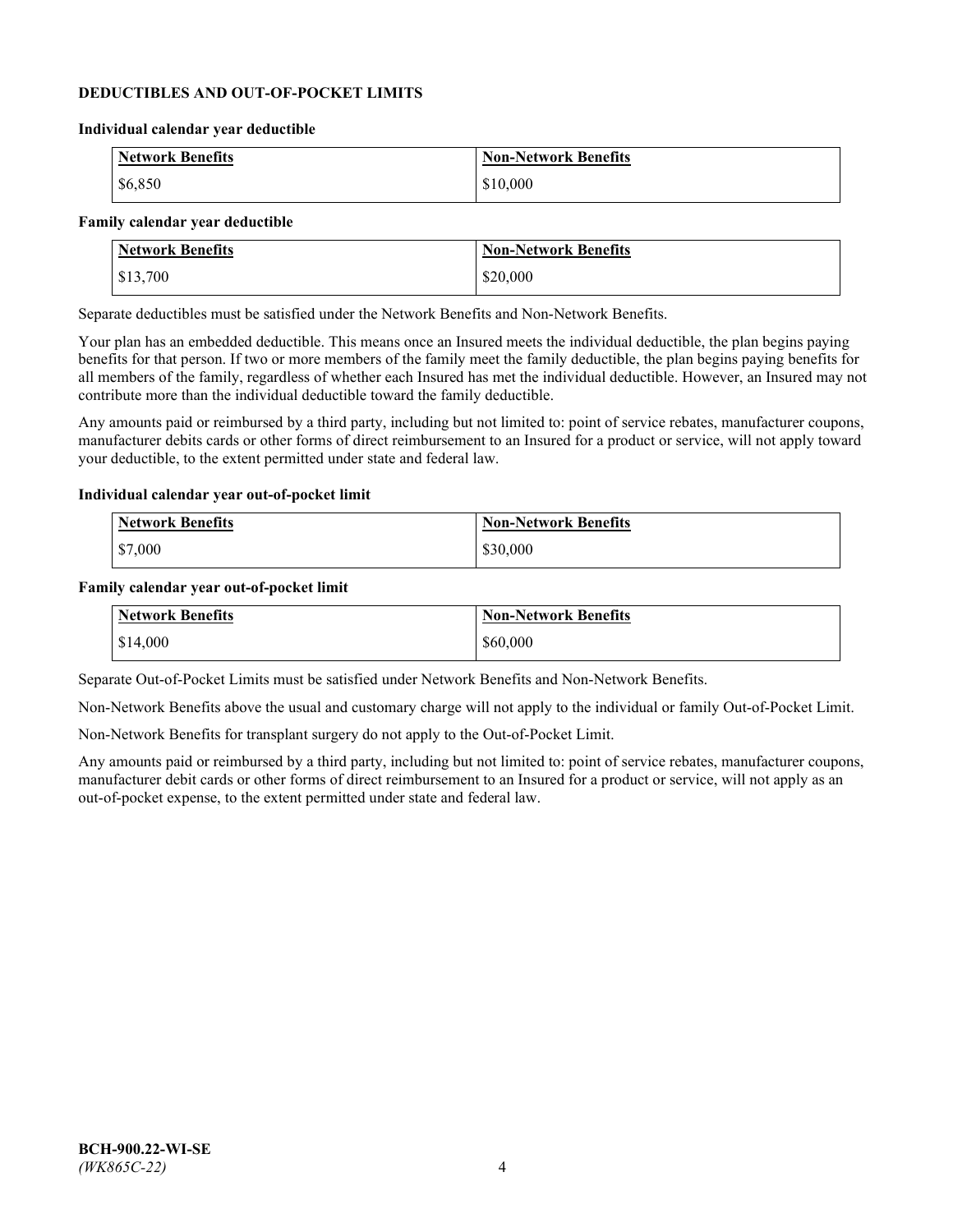# **AMBULANCE AND MEDICAL TRANSPORTATION**

# **Covered Services:**

We cover ambulance and medical transportation for medical emergencies.

We also cover medically necessary, non-emergency transportation if it meets our medical coverage criteria. Covered services and supplies are based on established medical policies, which are subject to periodic review and modification by the medical directors. These medical policies (medical coverage criteria) and applicable prior authorization requirements are available by calling Member Services, or logging on to your "*my*HealthPartners" account a[t healthpartners.com.](https://www.healthpartners.com/hp/index.html)

| <b>Network Benefits</b>       | <b>Non-Network Benefits</b> |
|-------------------------------|-----------------------------|
| 100% of the charges incurred. | See Network Benefits.       |

## **Not Covered:**

See "Services Not Covered" in the Certificate.

# **AUTISM SERVICES**

# **Covered Services:**

We cover prior authorized evidence-based intensive-level and nonintensive-level treatment of autism spectrum disorders (autism disorder, Asperger's syndrome or pervasive development disorder not otherwise specified).

Covered services are based on established medical policies, which are subject to periodic review and modification by the medical directors. These medical policies (medical coverage criteria) are available by calling Member Services, or logging on to your "*my*HealthPartners" account at [healthpartners.com.](https://www.healthpartners.com/hp/index.html)

Your network provider will coordinate the prior authorization process for any autism treatment services. You may call Member Services at 952-883-5000 or toll-free at 800-883-2177 if you have any questions or concerns regarding the authorization process.

Please call Member Services at 952-883-5000 or toll-free at 800-883-2177 to request authorization for autism treatment services from a non-network provider.

**Intensive-level services** for children diagnosed with autism spectrum disorders. Intensive-level services must begin on or after 2 years of age and end before 9 years of age. Intensive-level services, on average, are services provided for more than 20 hours of treatment per week. (The average number of hours a week is calculated over a six-month period.)

| Network Benefits                         | <b>Non-Network Benefits</b>              |
|------------------------------------------|------------------------------------------|
| 100% of the charges incurred.            | 50% of the charges incurred.             |
| Limited to 240 visits per calendar year. | Limited to 240 visits per calendar year. |

The maximum number of visits is combined for Network Benefits and Non-Network Benefits. Visit limits are based on the minimum coverage amounts available at the time of publication. Additional visits may be available if required due to revised minimum coverage amounts being issued by the Office of the Commissioner of Insurance. See our medical coverage criteria for current visit limits.

## **Intensive-level services lifetime maximum benefit**

| Network Benefits                                                     | <b>Non-Network Benefits</b>                                          |
|----------------------------------------------------------------------|----------------------------------------------------------------------|
| 4 years of cumulative services under this plan or any<br>other plan. | 4 years of cumulative services under this plan or any<br>other plan. |

The Lifetime Maximum Benefit is combined for Network Benefits and Non-Network Benefits.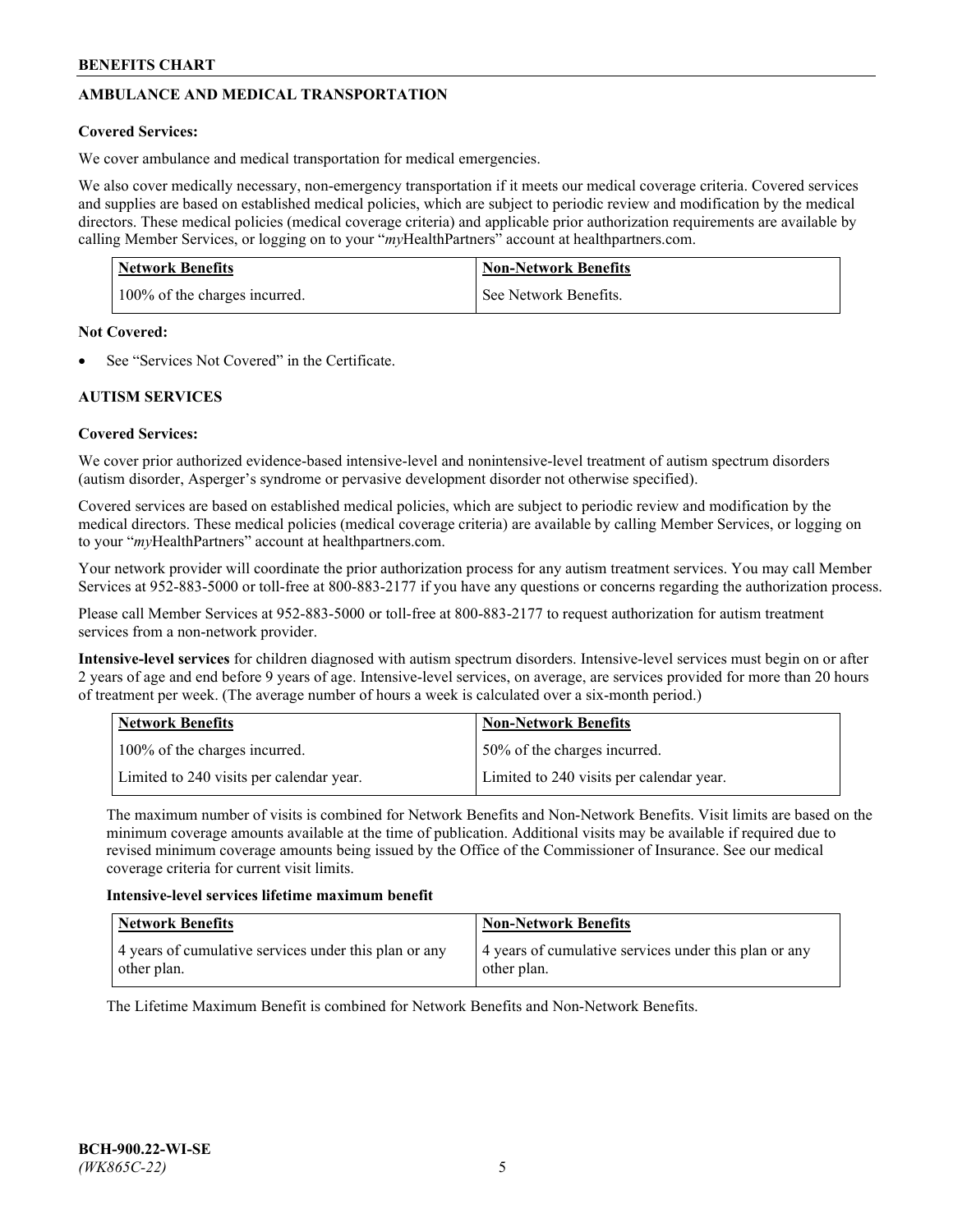**Nonintensive-level services** for Insureds diagnosed with autism spectrum disorders

| Network Benefits                         | <b>Non-Network Benefits</b>              |
|------------------------------------------|------------------------------------------|
| 100% of the charges incurred.            | 50% of the charges incurred.             |
| Limited to 120 visits per calendar year. | Limited to 120 visits per calendar year. |

The maximum number of visits is combined for Network Benefits and Non-Network Benefits. Visit limits are based on the minimum coverage amounts available at the time of publication. Additional visits may be available if required due to revised minimum coverage amounts being issued by the Office of the Commissioner of Insurance. See our medical coverage criteria for current visit limits.

## **Not Covered:**

See "Services Not Covered" in the Certificate.

# **BEHAVIORAL HEALTH SERVICES**

## **Covered Services:**

Covered services are based on established medical policies, which are subject to periodic review and modification by the medical directors. These medical policies (medical coverage criteria) are available by calling Member Services, or logging on to your "*my*HealthPartners" account at [healthpartners.com.](https://www.healthpartners.com/hp/index.html)

**Transitional treatment services:** These are services for the treatment of nervous or mental disorders and substance use disorders which are provided to an Insured in a less restrictive manner than are inpatient hospital services but in a more intensive manner than are outpatient services. Transitional treatment services are services offered by a provider, and certified by the Wisconsin Department of Health Services for each of the following (except the last bulleted item):

- Mental health services for covered adults in a day treatment program.
- Mental health services for covered children in a day hospital treatment program.
- Services for persons with chronic mental illness provided through a community support program.
- Residential treatment programs for covered persons with substance use disorder.
- Substance use disorder services in a day treatment program.
- Services for persons who are experiencing a mental health crisis or who are in a situation likely to turn into a mental health crisis if support is not provided.
- Intensive outpatient programs for the treatment of psychoactive substance use disorders provided in accordance with the patient placement criteria of the American Society of Addiction Medicine.

## **Mental health services**

We cover services for mental health diagnoses as described in the Diagnostic and Statistical Manual of Mental Disorders – Fifth Edition (DSM 5) (most recent edition).

We provide coverage for mental health treatment ordered by a Wisconsin court under a valid court order that is issued on the basis of a behavioral care evaluation performed by a licensed psychiatrist or doctoral level licensed psychologist, which includes a diagnosis and an individual treatment plan for care in the most appropriate, least restrictive environment. We must be given a copy of the court order and the behavioral care evaluation, and the service must be a covered benefit under this plan, and the service must be provided by a network provider, or other provider as required by law.

**Outpatient services:** We cover medically necessary outpatient professional mental health services for evaluation, crisis intervention, and treatment of mental health disorders.

A comprehensive diagnostic assessment will be used as the basis for a determination by a mental health professional, concerning the appropriate treatment and the extent of services required.

Outpatient services we cover for a diagnosed mental health condition include the following:

- Individual, group, family and multi-family therapy.
- Medication management provided by a physician, certified nurse practitioner, or physician's assistant.
- Psychological testing services for the purposes of determining the differential diagnoses and treatment planning for patients currently receiving behavioral health services.
- Partial hospitalization services in a licensed hospital or community mental health center.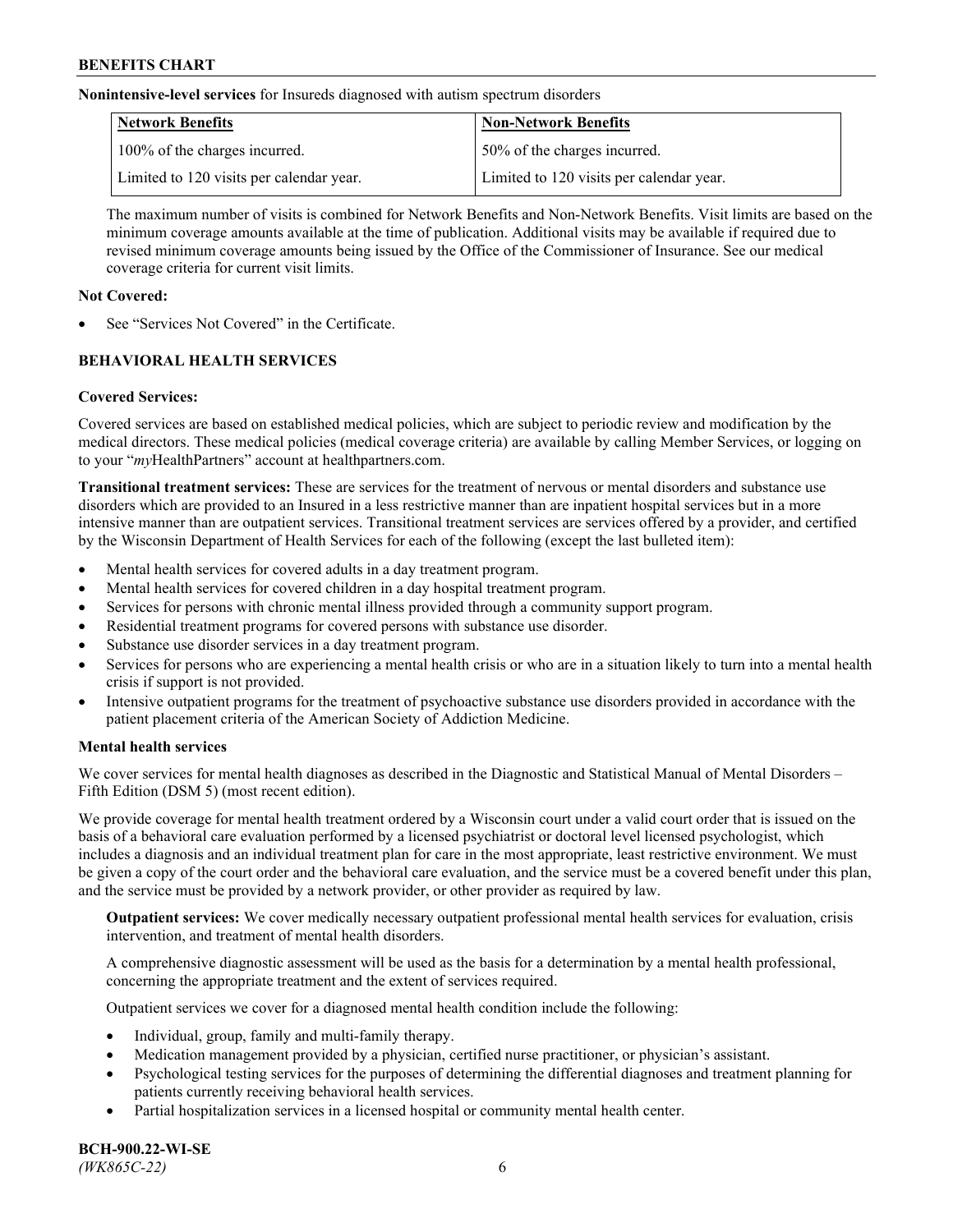- Psychotherapy and nursing services provided in the home if authorized by us.
- Treatment for gender dysphoria.

| <b>Network Benefits</b>       | <b>Non-Network Benefits</b>  |
|-------------------------------|------------------------------|
| 100% of the charges incurred. | 50% of the charges incurred. |

### **Group therapy**

| Network Benefits              | Non-Network Benefits          |
|-------------------------------|-------------------------------|
| 100% of the charges incurred. | 150% of the charges incurred. |

## **Inpatient services, including mental health residential treatment services:** We cover the following:

- Medically necessary inpatient services in a hospital and professional services for treatment of mental health disorders. Medical stabilization is covered under inpatient hospital services in the "Hospital and Skilled Nursing Facility Services" section.
- Medically necessary mental health residential treatment services. This care must be authorized by us and provided by a hospital or residential behavioral health treatment facility licensed by the local state or Department of Health and Human Services. Services not covered under this benefit include halfway houses, group homes, extended care facilities, shelter services, correctional services, detention services, transitional services, group residential services, foster care services and wilderness programs.

| Network Benefits              | Non-Network Benefits         |
|-------------------------------|------------------------------|
| 100% of the charges incurred. | 50% of the charges incurred. |

**Transitional treatment services:** We cover transitional treatment services described above for treatment of mental and nervous disorders.

| <b>Network Benefits</b>       | <b>Non-Network Benefits</b>  |
|-------------------------------|------------------------------|
| 100% of the charges incurred. | 50% of the charges incurred. |

#### **Substance use disorder treatment services**

We cover medically necessary services for assessments by a licensed alcohol and drug counselor and treatment of substance use disorders as defined in the latest edition of the DSM 5.

**Outpatient services:** We cover medically necessary outpatient professional services for diagnosis and treatment of substance use disorders. Substance use disorder treatment services must be provided by a program licensed by the local Department of Health Services.Outpatient services we cover for a diagnosed substance use disorder include the following:

- Individual, group, family, and multi-family therapy provided in an office setting.
- Opiate replacement therapy including methadone and buprenorphine treatment.

| Network Benefits              | Non-Network Benefits         |
|-------------------------------|------------------------------|
| 100% of the charges incurred. | 50% of the charges incurred. |

**Inpatient services:** We cover the following:

- Medically necessary inpatient services in a hospital or a licensed residential primary treatment center.
- Services provided in a hospital that is licensed by the local state and accredited by Medicare.
- Detoxification services in a hospital or community detoxification facility if it is licensed by the local Department of Health Services.

| Network Benefits              | <b>Non-Network Benefits</b>  |
|-------------------------------|------------------------------|
| 100% of the charges incurred. | 50% of the charges incurred. |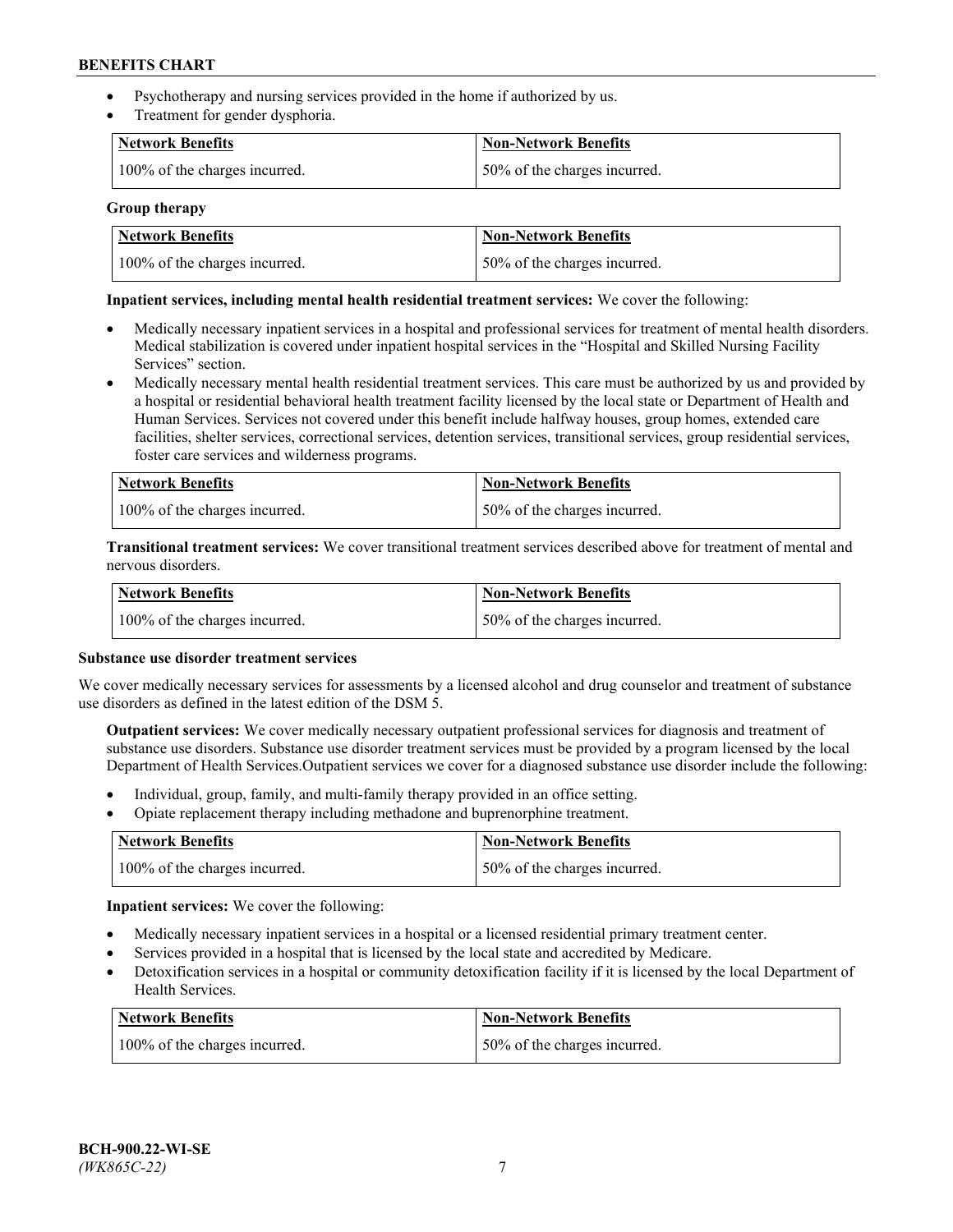**Transitional treatment services:** We cover transitional treatment services described above for treatment of substance use disorders.

| Network Benefits              | <b>Non-Network Benefits</b>   |
|-------------------------------|-------------------------------|
| 100% of the charges incurred. | 150% of the charges incurred. |

**Out-of-area services for Wisconsin students:** If a dependent child is a student in a school located in Wisconsin, but outside of our service area, we cover mental health and substance use disorder services as required under Wisconsin Statute 609.655.

- The student may have a clinical assessment from a local, non-network mental health or substance use disorder treatment provider at the network benefit level when prior authorized by us.
- If outpatient services are recommended in the clinical assessment, five outpatient visits from a non-network provider will be covered at the network benefit level.
- Our Medical Director will determine the need for continuing treatment by the non-network provider; additional visits may be approved.
- Coverage for the outpatient services will not be provided if the recommended treatment would keep the student from attending school on a regular basis or if the student is no longer attending the school full-time.

This benefit is subject to the limitations shown in this "Behavioral Health Services" section.

| Network Benefits              | <b>Non-Network Benefits</b> |
|-------------------------------|-----------------------------|
| 100% of the charges incurred. | Not applicable.             |

A dependent child enrolled in a school outside of the state of Wisconsin is not eligible for this benefit.

### **Not Covered:**

See "Services Not Covered" in the Certificate.

## **CHIROPRACTIC SERVICES**

## **Covered Services:**

We cover chiropractic services for rehabilitative care. Chiropractic services are adjustments to any abnormal articulations of the human body, especially those of the spinal column, for the purpose of giving freedom of action to impinged nerves that may cause pain or deranged function.

Massage therapy which is performed in conjunction with other treatment/modalities by a chiropractor, is part of a prescribed treatment plan and is not billed separately is covered.

| Network Benefits              | <b>Non-Network Benefits</b>   |
|-------------------------------|-------------------------------|
| 100% of the charges incurred. | 150% of the charges incurred. |

#### **Not Covered:**

- Massage therapy for the purpose of comfort or convenience of the Insured.
- See "Services Not Covered" in the Certificate.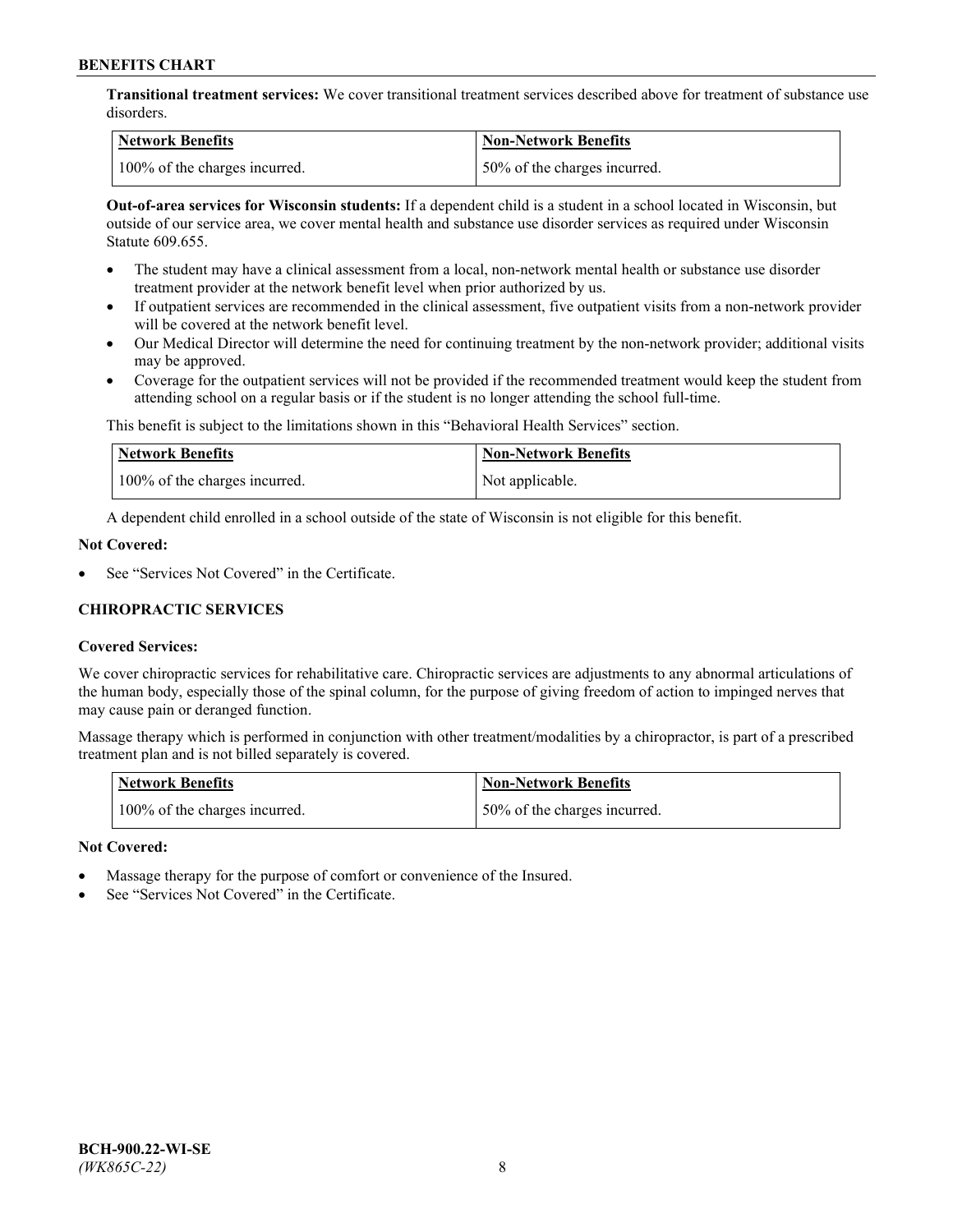# **CLINICAL TRIALS**

## **Covered Services:**

We cover certain routine services if you participate in a Phase I, Phase II, Phase III or Phase IV approved clinical trial that is conducted in relation to the prevention, detection, or treatment of cancer or other life-threatening disease or condition as defined in the Affordable Care Act. Approved clinical trials include (1) federally funded trials when the study or investigation is approved or funded by any of the federal agencies defined in the Public Health Services Act, section 2709 (d) (1) (A); (2) the study or investigation is conducted under an investigational new drug application reviewed by the Food and Drug Administration; and (3) the study or investigation is a drug trial that is exempt from having such an investigational new drug application. We cover routine patient costs for services that would be eligible under the Certificate and this Benefits Chart if the service were provided outside of a clinical trial.

| <b>Network Benefits</b>                                 | <b>Non-Network Benefits</b>                           |
|---------------------------------------------------------|-------------------------------------------------------|
| Coverage level is same as corresponding Network         | Coverage level is same as corresponding               |
| Benefits, depending on type of service provided such as | Non-Network Benefits, depending on type of service    |
| Office Visits for Illness or Injury, Inpatient or       | provided such as Office Visits for Illness or Injury, |
| Outpatient Hospital Services.                           | Inpatient or Outpatient Hospital Services.            |

### **Not Covered:**

- The investigative or experimental item, device or service itself.
- Items or services that are provided solely to satisfy data collection and analysis needs and that are not used in the direct clinical management of the patient.
- A service that is clearly inconsistent with widely accepted and established standards of care for a particular diagnosis.
- See "Services Not Covered" in the Certificate.

# **DENTAL SERVICES**

## **Covered Services:**

We cover services as described below.

**Accidental dental services:** We cover dentally necessary services to treat and restore damage done to sound, natural, unrestored teeth as a result of an accidental injury. Coverage is for damage caused by external trauma to face and mouth only, not for cracked or broken teeth, which result from biting or chewing. We cover restorations, root canals, crowns and replacement of teeth lost that are directly related to the accident in which the Insured was involved. We cover initial exam, x-rays and palliative treatment including extractions, and other oral surgical procedures directly related to the accident. Subsequent treatment must be initiated within the specified time-frame and must be directly related to the accident. We do not cover restoration and replacement of teeth that are not "sound and natural" at the time of the accident.

Full mouth rehabilitations to correct occlusion (bite) and malocclusion (misaligned teeth not due to the accident) are not covered.

When an implant-supported dental prosthetic treatment is pursued, the accidental dental benefit will be applied to the prosthetic procedure. Benefits are limited to the amount that would be paid toward the placement of a removable dental prosthetic appliance that could be used in the absence of implant treatment. Care must be provided or pre-authorized by a HealthPartners dentist.

| <b>Network Benefits</b>       | <b>Non-Network Benefits</b>  |
|-------------------------------|------------------------------|
| 100% of the charges incurred. | 50% of the charges incurred. |

For all accidental dental services, treatment and/or restoration must be initiated within six months of the date of the injury. Coverage is limited to the initial course of treatment and/or initial restoration. Services must be provided within 24 months of the date of injury to be covered.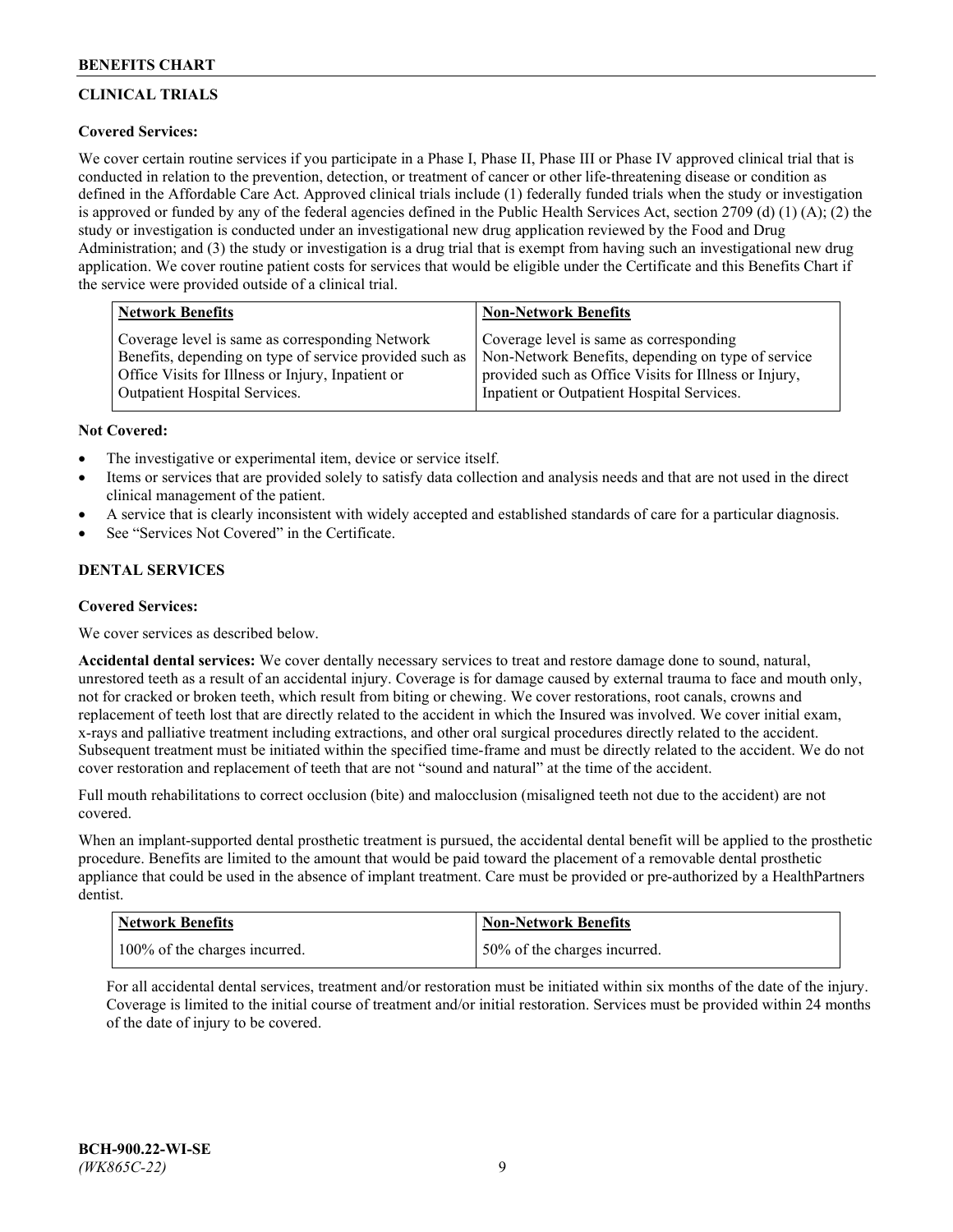# **Medical referral dental services**

**Medically necessary outpatient dental services:** We cover medically necessary outpatient dental services. Coverage is limited to dental services required for treatment of an underlying medical condition, e.g., removal of teeth to complete radiation treatment for cancer of the jaw, cysts and lesions.

| Network Benefits              | <b>Non-Network Benefits</b>  |
|-------------------------------|------------------------------|
| 100% of the charges incurred. | 50% of the charges incurred. |

**Medically necessary hospitalization and anesthesia for dental care:** We cover medically necessary hospitalization for dental care. This is limited to charges incurred by an Insured who: (1) is a child under age 5; (2) is severely disabled; (3) has a medical condition, and requires hospitalization or general anesthesia for dental care treatment; or (4) is a child between ages 5 and 12 and care in dental offices has been attempted unsuccessfully and usual methods of behavior modification have not been successful, or when extensive amounts of restorative care, exceeding four appointments, are required. Coverage is limited to facility and anesthesia charges. Oral surgeon/dentist professional fees are not covered. The following are examples, though not all-inclusive, of medical conditions which may require hospitalization for dental services: severe asthma, severe airway obstruction or hemophilia. Hospitalization required due to the behavior of the Insured or due to the extent of the dental procedure is not covered.

| Network Benefits              | <b>Non-Network Benefits</b>  |
|-------------------------------|------------------------------|
| 100% of the charges incurred. | 50% of the charges incurred. |

**Medical complications of dental care:** We cover medical complications of dental care. Treatment must be medically necessary care and related to medical complications of non-covered dental care, including complications of the head, neck, or substructures.

| Network Benefits              | Non-Network Benefits         |
|-------------------------------|------------------------------|
| 100% of the charges incurred. | 50% of the charges incurred. |

**Oral surgery:** We cover oral surgery. Coverage is limited to treatment of medical conditions requiring oral surgery, such as treatment of oral neoplasm, non-dental cysts, fracture of the jaws, trauma of the mouth and jaws, and any other oral surgery procedures provided as medically necessary dental services.

| <b>Network Benefits</b>       | <b>Non-Network Benefits</b>   |
|-------------------------------|-------------------------------|
| 100% of the charges incurred. | 150% of the charges incurred. |

**Treatment of cleft lip and cleft palate:** We cover treatment of cleft lip and cleft palate of a dependent child, including orthodontic treatment and oral surgery directly related to the cleft. Dental services which are not required for the treatment of cleft lip or cleft palate are not covered. If a dependent child covered under the Certificate and Benefits Chart is also covered under a dental plan which includes orthodontic services, that dental plan shall be considered primary for the necessary orthodontic services. Oral appliances are subject to the same copayment, conditions and limitations as durable medical equipment.

| <b>Network Benefits</b>                               | <b>Non-Network Benefits</b>                            |
|-------------------------------------------------------|--------------------------------------------------------|
| Coverage level is same as corresponding Network       | Coverage level is same as corresponding                |
| Benefits, depending on type of service provided, such | Non-Network Benefits, depending on type of service     |
| as Office Visits for Illness or Injury, Inpatient or  | provided, such as Office Visits for Illness or Injury, |
| Outpatient Hospital Services.                         | Inpatient or Outpatient Hospital Services.             |

**Treatment of temporomandibular disorder (TMD) and craniomandibular disorder (CMD):** We cover diagnostic procedures, surgical treatment and non-surgical treatment (including intraoral splint therapy devices) for temporomandibular disorder (TMD) and craniomandibular disorder (CMD), which is medically necessary care. Dental services which are not required to directly treat TMD or CMD are not covered.

| <b>Network Benefits</b>       | <b>Non-Network Benefits</b>   |
|-------------------------------|-------------------------------|
| 100% of the charges incurred. | 150% of the charges incurred. |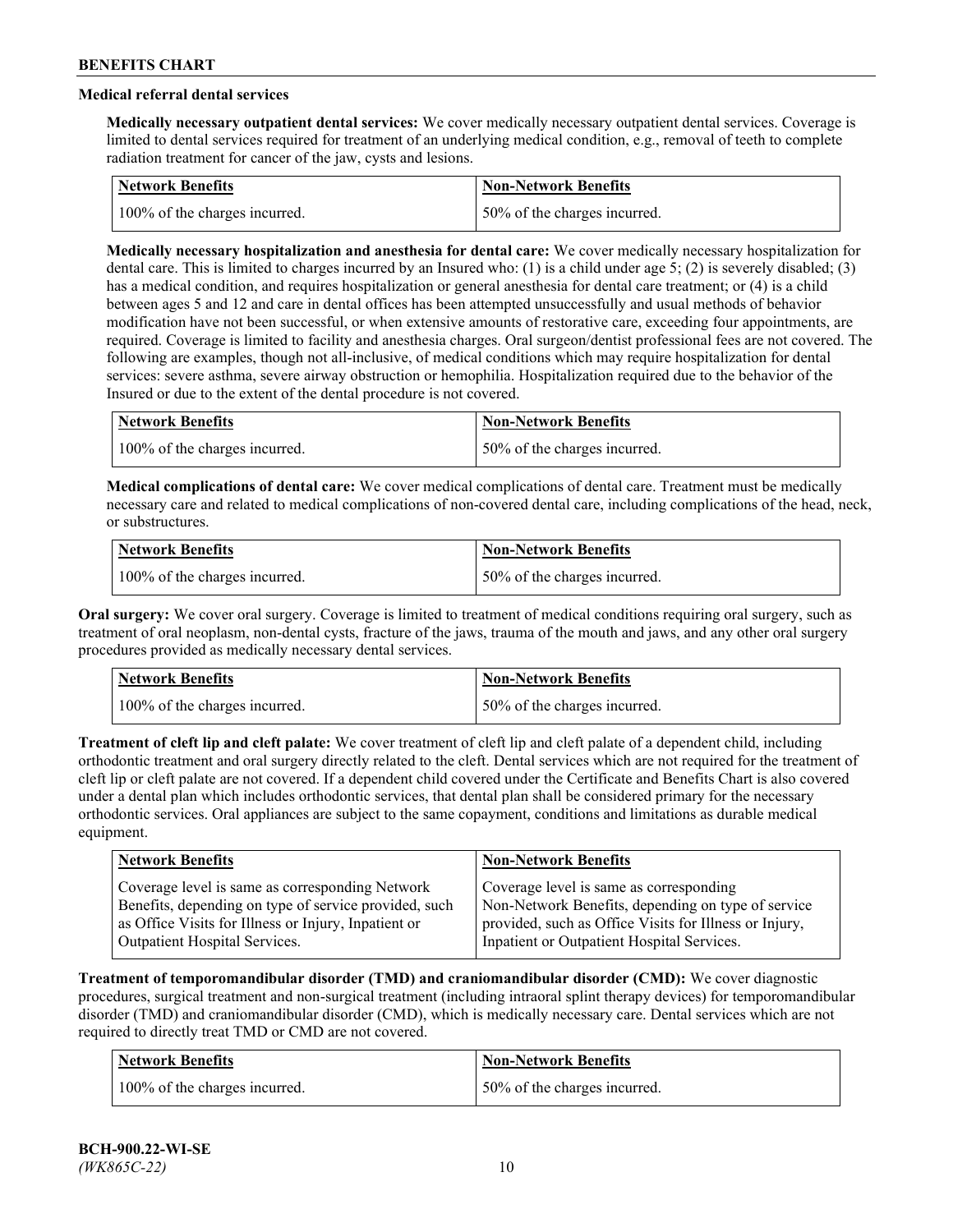# **Not Covered:**

- Dental treatment, procedures or services not listed in this Benefits Chart.
- Accident-related dental services if treatment is: (1) provided to teeth which are not sound and natural; (2) to teeth which have been restored; (3) initiated beyond six months from the date of the injury; (4) received beyond the initial treatment or restoration; or (5) received beyond 24 months from the date of injury.
- Oral surgery to remove wisdom teeth.
- Orthognathic treatment or procedures and all related services.
- See "Services Not Covered" in the Certificate.

## **DIABETES AND HYPERTENSION DISEASE MANAGEMENT PROGRAM**

### **Covered Services:**

If you meet criteria for coverage, you may qualify for the Diabetes and/or Hypertension Disease Management Program.

The program covers group health coaching which focuses on weight loss, exercise, behavior modification and health education through Omada Health.

| <b>Network Benefits</b>                                     | <b>Non-Network Benefits</b> |
|-------------------------------------------------------------|-----------------------------|
| 100% of the charges incurred.<br>Deductible does not apply. | Not applicable.             |

### **Not Covered:**

See "Services Not Covered" in the Certificate.

# **DIABETIC EQUIPMENT AND SUPPLIES**

### **Covered Services:**

We cover physician prescribed medically appropriate and necessary drugs and supplies used in the management and treatment of diabetes for Insureds with gestational, Type I or Type II diabetes including durable diabetic equipment and disposable supplies, as described below.

Certain items are only covered if your condition meets our coverage criteria and obtained through an authorized vendor. For more information on what we cover and any prior authorization requirements, call Member Services or log on to your "*my*HealthPartners" account at [healthpartners.com.](http://www.healthpartners.com/)

Insulin and medications for diabetes are covered as outpatient drugs under the "Prescription Drug Services" section.

**Pumps and pump supplies.** These include diabetic insulin pumps, diabetic infusion pumps and infusion pump supplies such as infusion sets, tubing, connectors and syringe reservoirs.

| <b>Network Benefits</b>                                                                 | <b>Non-Network Benefits</b>  |
|-----------------------------------------------------------------------------------------|------------------------------|
| Pumps received at a pharmacy:<br>100% of the charges incurred.                          | 50% of the charges incurred. |
| Pumps received from a non-pharmacy<br>approved vendor:<br>100% of the charges incurred. |                              |

## **All other durable equipment and diabetic supplies**

Durable Diabetic Equipment and Supplies. These include continuous glucose monitoring system (CGMS), transmitter, sensors and receivers, diabetic blood glucose monitors and control/calibrating solutions (for checking accuracy or testing equipment and test strips).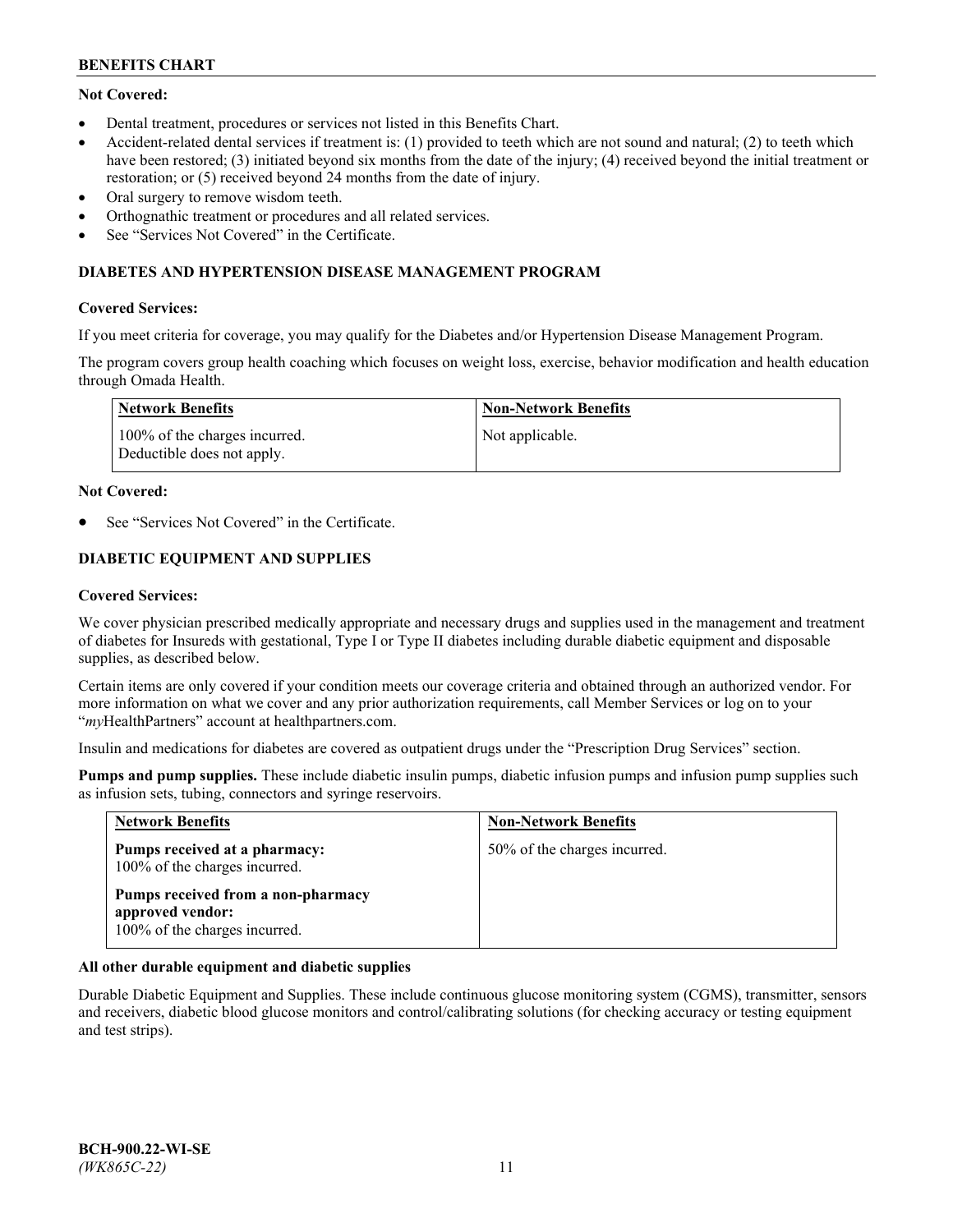Disposable Diabetic Supplies. These are one-time use supplies, including syringes, lancets, lancet devices, blood and urine ketone test strips, and needles.

Certain diabetic supplies and equipment must be purchased at a pharmacy.

| <b>Network Benefits</b>                                                                                               | <b>Non-Network Benefits</b>  |
|-----------------------------------------------------------------------------------------------------------------------|------------------------------|
| If received through a pharmacy:<br>100% of the charges incurred.                                                      | 50% of the charges incurred. |
| If received through a non-pharmacy provider:<br>100% of the charges incurred if purchased from an<br>approved vendor. |                              |

### **Limitations:**

- No more than a 93-day supply of diabetic supplies are covered and dispensed at a time.
- We require that certain diabetic supplies and equipment be purchased at a pharmacy.
- Diabetic supplies and equipment are limited to certain models and brands.
- Durable medical equipment and supplies must be obtained from or repaired by approved vendors.
- Covered services and supplies are based on established medical policies which are subject to periodic review and modification by the medical directors. Our coverage policy for diabetic supplies includes information on our required models and brands. These medical policies (medical coverage criteria) are available by calling Member Services, or logging on to your "myHealthPartners" account at [healthpartners.com.](http://www.healthpartners.com/)

### **Not Covered:**

- Replacement or repair of any covered items, if the items are (i) damaged or destroyed by misuse, abuse or carelessness, (ii) lost; or (iii) stolen.
- Duplicate or similar items.
- Labor and related charges for repair of any covered items which are more than the cost of replacement by an approved vendor.
- Batteries for monitors and equipment.
- Sales tax, mailing, delivery charges, service call charges.
- See "Services Not Covered" in the Certificate.

# **DIAGNOSTIC IMAGING SERVICES**

#### **Covered Services:**

We cover diagnostic imaging, when ordered by a provider and provided in a clinic or outpatient hospital facility.

For Network Benefits, non-emergent, scheduled outpatient Magnetic Resonance Imaging (MRI) and Computed Tomography (CT) must be provided at a designated facility. Your physician or facility will obtain or verify prior authorization for these services, as needed.

We cover services provided in a clinic or outpatient hospital facility. To see the benefit level for inpatient hospital or skilled nursing facility services, see benefits under "Inpatient Hospital and Skilled Nursing Facility Services".

#### **Outpatient magnetic resonance imaging (MRI) and computed tomography (CT)**

| <b>Network Benefits</b>       | <b>Non-Network Benefits</b>  |
|-------------------------------|------------------------------|
| 100% of the charges incurred. | 50% of the charges incurred. |

#### **All other outpatient diagnostic imaging services**

#### **Services for illness or injury**

| <b>Network Benefits</b>       | <b>Non-Network Benefits</b>  |
|-------------------------------|------------------------------|
| 100% of the charges incurred. | 50% of the charges incurred. |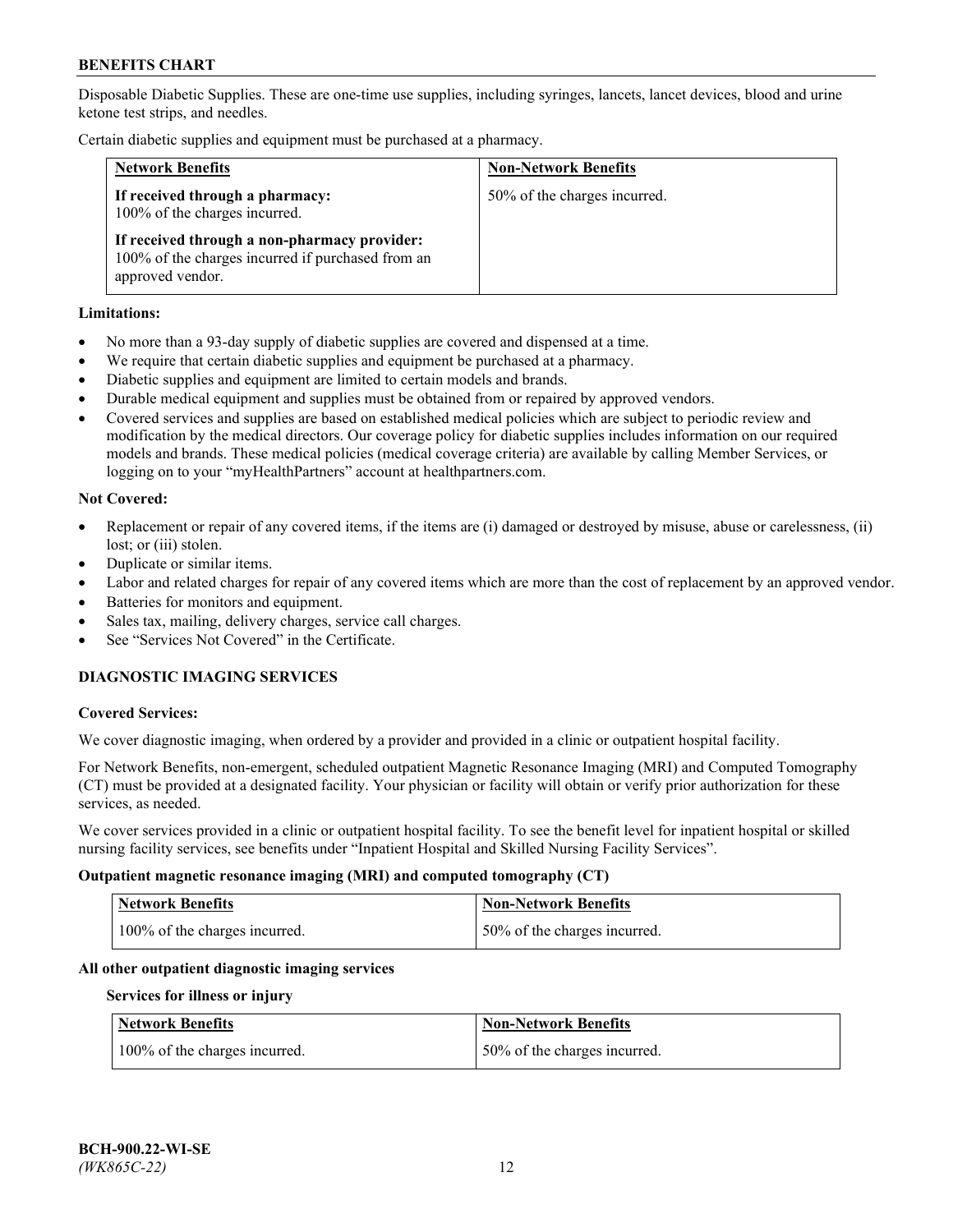## **Preventive services (MRI/CT procedures are not considered preventive)**

Diagnostic imaging services associated with preventive services are covered at the benefit level shown in the "Preventive Services" section of this Benefits Chart.

#### **Not Covered:**

See "Services Not Covered" in the Certificate.

# **DURABLE MEDICAL EQUIPMENT, PROSTHETICS, ORTHOTICS AND SUPPLIES**

#### **Covered Services:**

We cover equipment and services, as described below.

We cover durable medical equipment and services, prosthetics, orthotics and supplies, subject to the limitations below, including certain disposable supplies and enteral feedings.

We cover external hearing aids, cochlear implants, and related treatment prescribed by a physician or by a licensed audiologist for Insureds under 18 years of age who have hearing loss.

We also cover basic hearing aids for Insureds age 18 or older for the correction of a hearing impairment.

Osseointegrated or bone-anchored hearing aids are only covered for Insureds who have hearing loss that is not correctable by any other procedure.

Hearing aids are limited to one basic, standard hearing aid for each ear every three years.

A basic hearing aid is defined as a hearing device that consists of a microphone, amplifier, volume control, battery and receiver, which is up to date using the latest technology. It does not include upgrades above and beyond the functionality of a basic hearing aid, including, but not limited to, hearing improvements for group settings, background noise, Bluetooth/remote control functionality, or extended warranties. Charges for upgrades above the cost of a basic, standard hearing aid are not covered.

Diabetic equipment and supplies are covered under the "Diabetic Equipment and Supplies" section.

#### **Special dietary treatment for phenylketonuria (PKU) if it meets our medical coverage criteria**

| <b>Network Benefits</b>       | <b>Non-Network Benefits</b>   |
|-------------------------------|-------------------------------|
| 100% of the charges incurred. | 150% of the charges incurred. |

#### **Oral amino acid based elemental formula if it meets our medical coverage criteria**

| Network Benefits              | Non-Network Benefits         |
|-------------------------------|------------------------------|
| 100% of the charges incurred. | 50% of the charges incurred. |

#### **All other durable medical equipment, prosthetics, orthotics and supplies**

| <b>Network Benefits</b>       | <b>Non-Network Benefits</b>  |
|-------------------------------|------------------------------|
| 100% of the charges incurred. | 50% of the charges incurred. |

#### **Limitations:**

Coverage of durable medical equipment is limited by the following:

- Payment will not exceed the cost of an alternate piece of equipment or service that is effective and medically necessary.
- For prosthetic benefits, other than oral appliances for cleft lip and cleft palate, payment will not exceed the cost of an alternate piece of equipment or service that is effective, medically necessary and enables Insureds to conduct standard activities of daily living.
- We reserve the right to determine if an item will be approved for rental vs. purchase.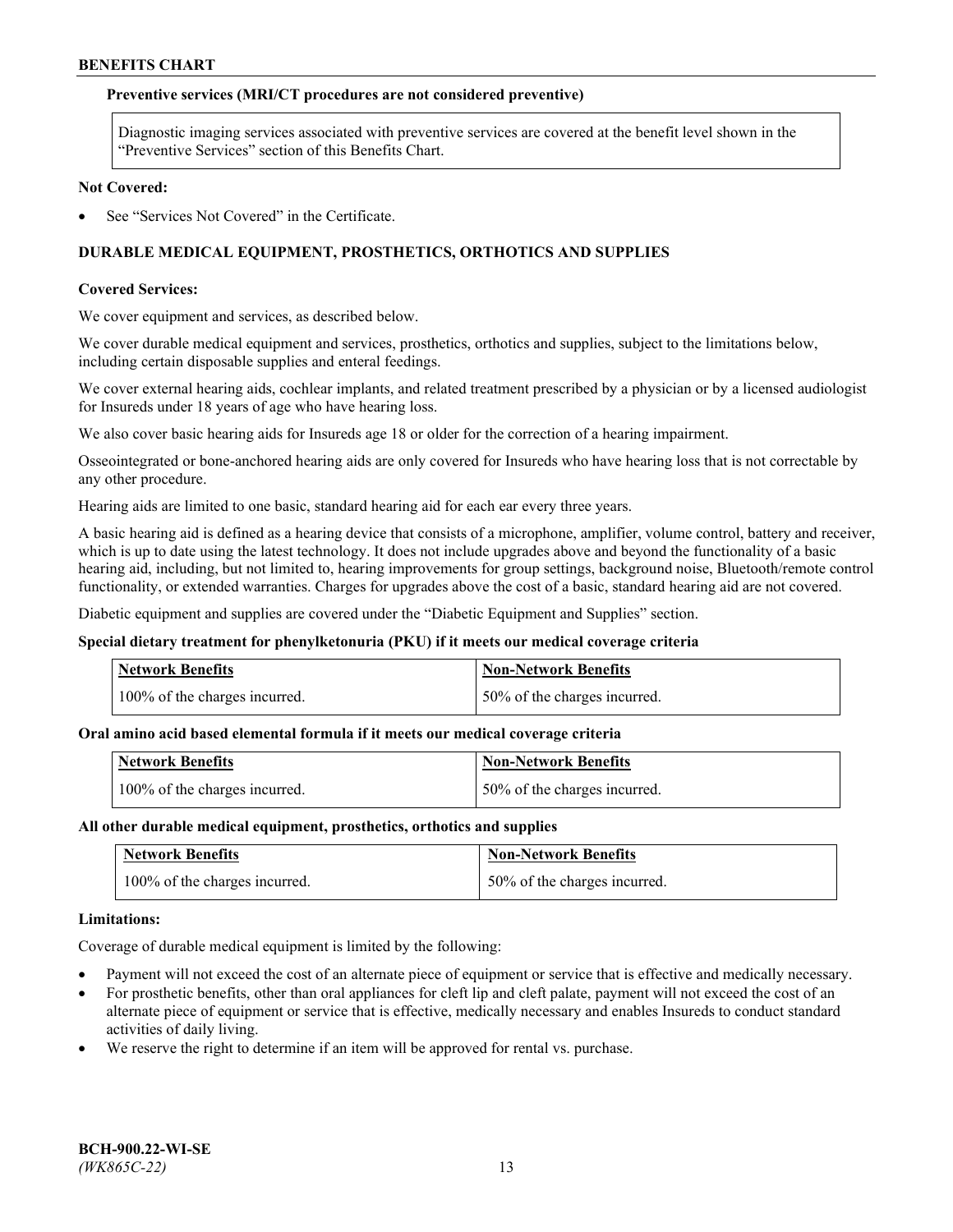- Durable medical equipment and supplies must be obtained from or repaired by approved vendors.
- Covered services and supplies are based on established medical policies which are subject to periodic review and modification by the medical or dental directors. Our medical policy for diabetic supplies includes information on our required models and brands. These medical policies (medical coverage criteria) are available by calling Member Services, or logging on to your "*my*HealthPartners" account a[t healthpartners.com.](http://www.healthpartners.com/)

# **Not Covered:**

Items which are not eligible for coverage include, but are not limited to:

- Replacement or repair of any covered items, if the items are (i) damaged or destroyed by misuse, abuse or carelessness, (ii) lost; or (iii) stolen.
- Duplicate or similar items.
- Labor and related charges for repair of any covered items which are more than the cost of replacement by an approved vendor.
- Sales tax, mailing, delivery charges, service call charges.
- Items which are primarily educational in nature or for hygiene, vocation, comfort, convenience or recreation.
- Communication aids or devices: equipment to create, replace or augment communication abilities including, but not limited to, speech processors, receivers, communication boards, or computer or electronic assisted communication.
- Implantable and osseointegrated or bone-anchored hearing aids and their fitting, except as specifically described in this Benefits Chart. This exclusion does not apply to cochlear implants.
- Eyeglasses, contact lenses and their fitting, measurement and adjustment, except as specifically described in this Benefits Chart.
- Hair prostheses (wigs).
- Household equipment which primarily has customary uses other than medical, such as, but not limited to, exercise cycles, air purifiers, central or unit air conditioners, water purifiers, non-allergenic pillows, mattresses or waterbeds.
- Household fixtures including, but not limited to, escalators or elevators, ramps, swimming pools and saunas.
- Modifications to the structure of the home including, but not limited to, wiring, plumbing or charges for installation of equipment.
- Vehicle, car or van modifications including, but not limited to, hand brakes, hydraulic lifts and car carrier.
- Rental equipment while owned equipment is being repaired by non-contracted vendors, beyond one month rental of medically necessary equipment.
- Other equipment and supplies, including but not limited to assistive devices, that we determine are not eligible for coverage.
- See "Services Not Covered" in the Certificate.

# **EMERGENCY AND URGENTLY NEEDED CARE SERVICES**

## **Covered Services:**

We cover services for emergency care and urgently needed care if the services are otherwise eligible for coverage under the Certificate.

**Urgently needed care.** These are services to treat an unforeseen illness or injury that:

- are required in order to prevent a serious deterioration in your health; and
- cannot be delayed until the next available clinic or office hours.

| <b>Network Benefits</b>       | <b>Non-Network Benefits</b> |
|-------------------------------|-----------------------------|
| 100% of the charges incurred. | See Network Benefits.       |

**Emergency care.** These are services to treat:

- the sudden, unexpected onset of illness or injury which, if left untreated or unattended until the next available clinic or office hours, would result in hospitalization; or
- a condition requiring professional health services immediately necessary to preserve life or stabilize health.

Emergency care includes emergency services as defined in Division BB, Title I, Section 102 of the Consolidated Appropriations Act of 2021.

When reviewing claims for coverage of emergency services, our medical director will take into consideration a reasonable layperson's belief that the circumstances required immediate medical care that could not wait until the next working day or next available clinic appointment.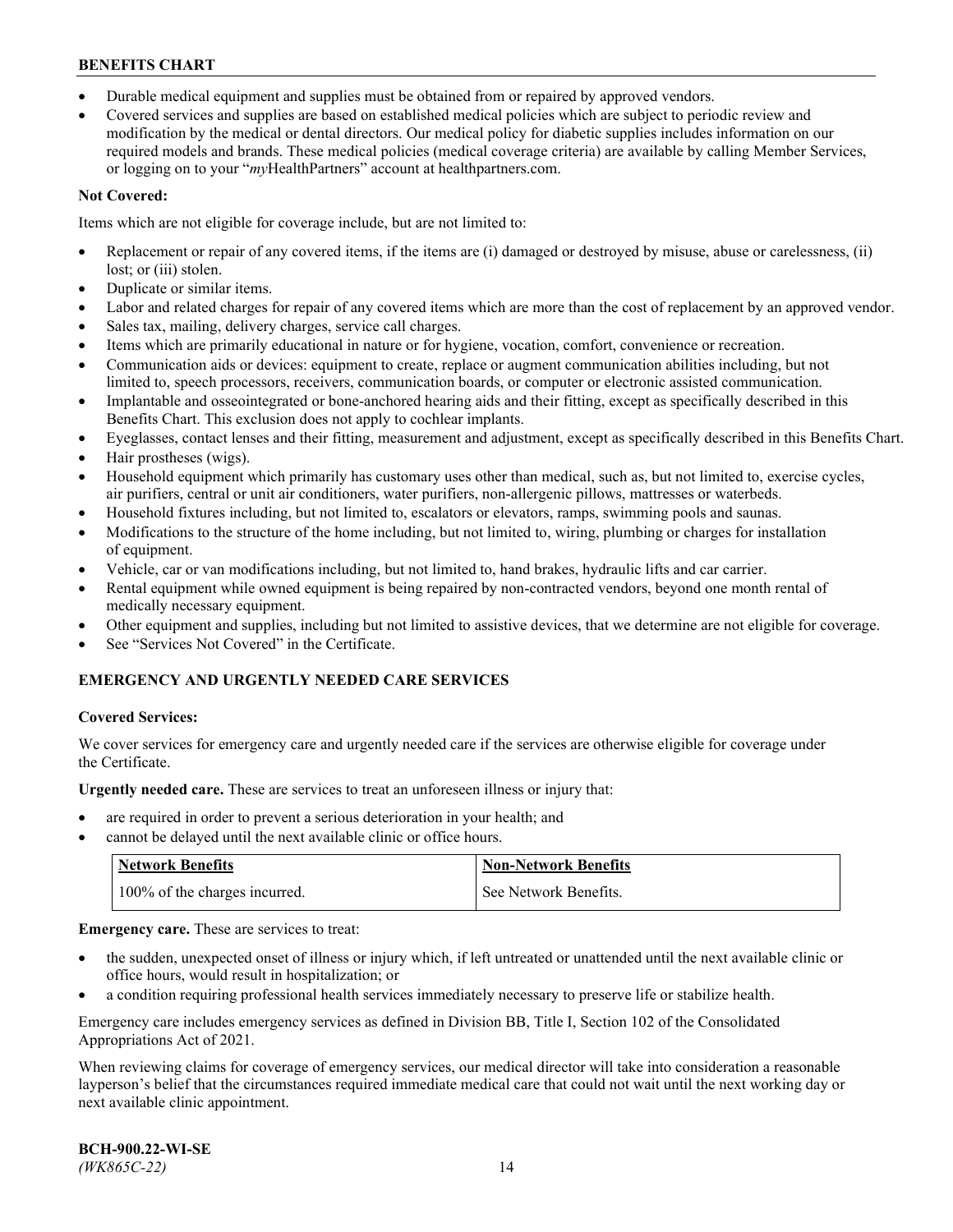## **Emergency care in a hospital emergency room, including professional services of a physician**

| <b>Network Benefits</b>       | <b>Non-Network Benefits</b> |
|-------------------------------|-----------------------------|
| 100% of the charges incurred. | See Network Benefits.       |

#### **Inpatient emergency care in a hospital**

| <b>Network Benefits</b>       | <b>Non-Network Benefits</b> |
|-------------------------------|-----------------------------|
| 100% of the charges incurred. | See Network Benefits.       |

### **Not Covered:**

• See "Services Not Covered" in the Certificate.

# **GENE THERAPY**

## **Covered Services:**

We cover gene therapy treatment if it meets our medical coverage criteria.

| <b>Network Benefits</b>                                                                                                                                                                                 | <b>Non-Network Benefits</b> |
|---------------------------------------------------------------------------------------------------------------------------------------------------------------------------------------------------------|-----------------------------|
| Coverage level is same as corresponding Network<br>Benefits, depending on type of service provided such as<br>Office Visits for Illness or Injury, Inpatient or<br><b>Outpatient Hospital Services.</b> | No coverage.                |

## **Limitations:**

- Gene therapy must be provided by a designated provider.
- Specific types of gene therapy are limited to therapies and conditions specified in our medical coverage criteria.

## **Not Covered:**

See "Services Not Covered" in the Certificate.

## **HEALTH EDUCATION**

## **Covered Services:**

We cover education for preventive services and education for the management of chronic health problems (such as diabetes).

| <b>Network Benefits</b>                                     | <b>Non-Network Benefits</b>  |
|-------------------------------------------------------------|------------------------------|
| 100% of the charges incurred.<br>Deductible does not apply. | 50% of the charges incurred. |

#### **Not Covered:**

See "Services Not Covered" in the Certificate.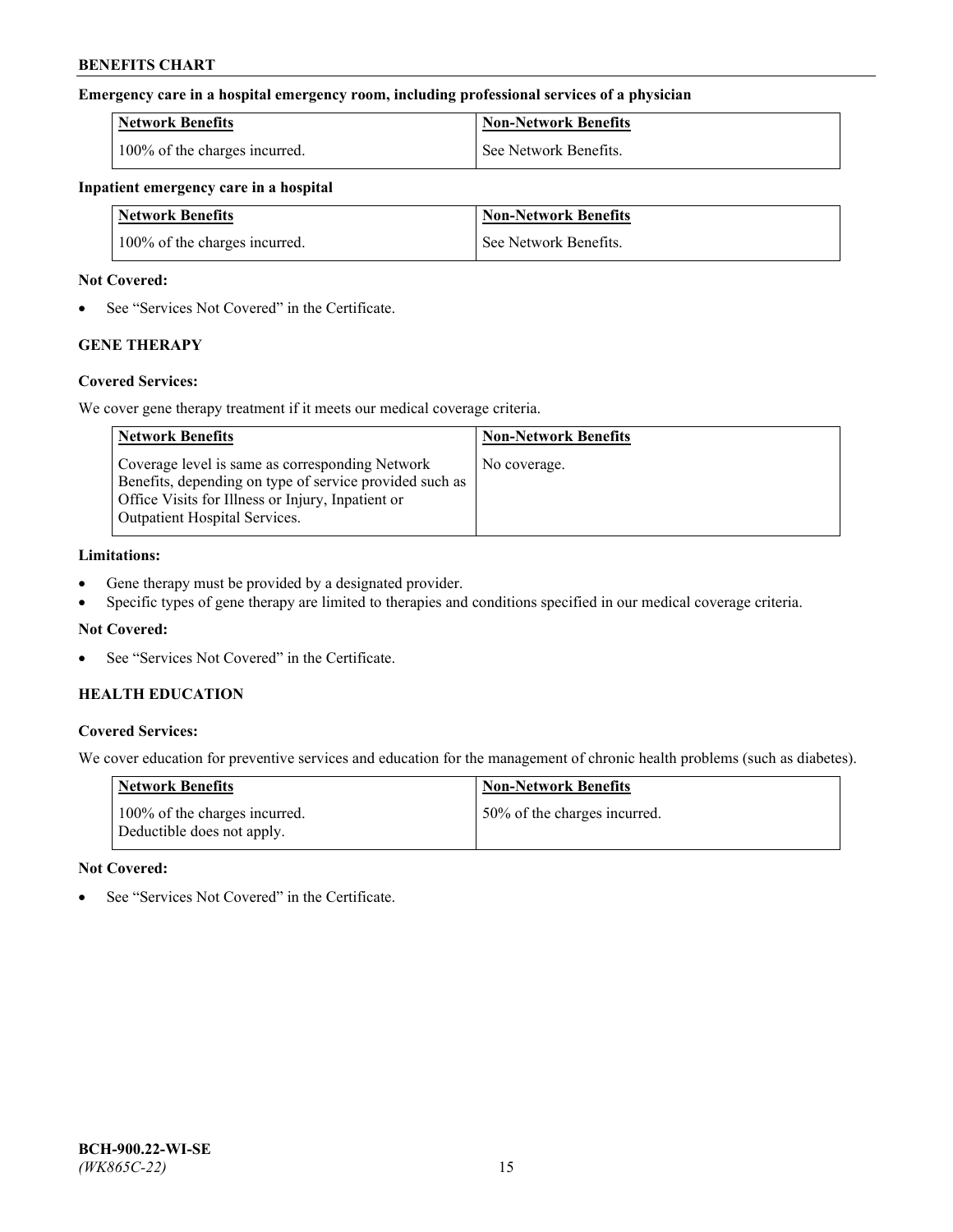# **HOME-BASED COMPREHENSIVE HEALTH RISK ASSESSMENT**

### **Covered Services:**

If you meet our criteria for coverage, you may qualify for our home-based comprehensive health risk assessment program. The program covers a health assessment with a designated nurse practitioner.

| Network Benefits                                            | <b>Non-Network Benefits</b> |
|-------------------------------------------------------------|-----------------------------|
| 100% of the charges incurred.<br>Deductible does not apply. | No coverage.                |

### **Not Covered:**

See "Services Not Covered" in the Certificate.

# **HOME HEALTH SERVICES**

### **Covered Services:**

We cover skilled nursing services, physical therapy, occupational therapy, speech therapy, respiratory therapy and other therapeutic services, non-routine prenatal and postnatal services, routine postnatal well child visits as described in our medical coverage criteria, phototherapy services for newborns, home health aide services and other eligible home health services when provided in your home, if you are homebound (i.e., unable to leave home without considerable effort due to a medical condition). Lack of transportation does not constitute homebound status. For phototherapy services for newborns and high risk prenatal services, supplies and equipment are included.

We cover total parenteral nutrition/intravenous ("TPN/IV") therapy, equipment, supplies and drugs in connection with IV therapy. IV line care kits are covered under Durable Medical Equipment.

We cover palliative care benefits. Palliative care includes symptom management, education and establishing goals of care. We waive the requirement that you be homebound for a limited number of home visits for palliative care (as shown in this Benefits Chart), if you have a life-threatening, non-curable condition which has a prognosis of survival of two years or less. Additional palliative care visits are eligible under the home health services benefit if you are homebound and meet all other requirements defined in this section.

You do not need to be homebound to receive total parenteral nutrition/intravenous ("TPN/IV") therapy.

Home health services are eligible and covered only when:

- medically necessary; and
- provided as rehabilitative care, terminal care or maternity care; and
- ordered by a physician, and included in the written home care plan.

## **Physical therapy, occupational therapy, speech therapy, respiratory therapy, home health aide services and palliative care**

| <b>Network Benefits</b>       | <b>Non-Network Benefits</b>  |
|-------------------------------|------------------------------|
| 100% of the charges incurred. | 50% of the charges incurred. |

**TPN/IV therapy, skilled nursing services, non-routine prenatal/postnatal services, and phototherapy**

| Network Benefits              | Non-Network Benefits         |
|-------------------------------|------------------------------|
| 100% of the charges incurred. | 50% of the charges incurred. |

Each 24-hour visit (or shifts up to 24-hour visits) equals one visit and counts toward the Maximum visits for all other services shown below. Any visit that lasts less than 24 hours regardless of the length of the visit, will count as one visit toward the Maximum visits for all other services shown below. All visits must be medically necessary and benefit eligible.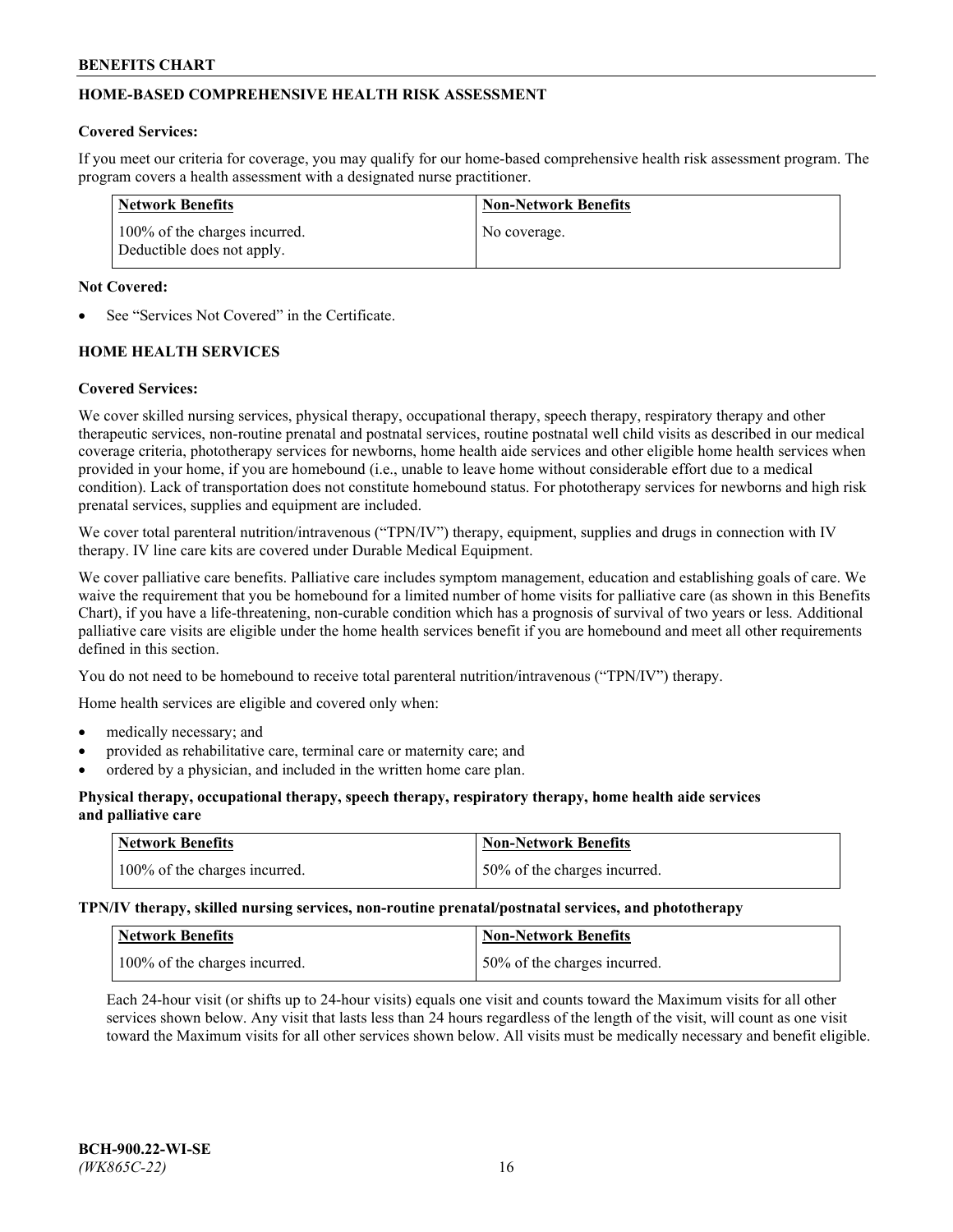## **Routine postnatal well child visit**

| <b>Network Benefits</b>                                     | <b>Non-Network Benefits</b>  |
|-------------------------------------------------------------|------------------------------|
| 100% of the charges incurred.<br>Deductible does not apply. | 50% of the charges incurred. |

#### **Maximum visits for palliative care**

If you are eligible to receive palliative care in the home and you are not homebound, there is a maximum of 12 visits per calendar year.

### **Maximum visits for all services other than palliative care**

| <b>Network Benefits</b>      | <b>Non-Network Benefits</b>  |
|------------------------------|------------------------------|
| 60 visits per calendar year. | 30 visits per calendar year. |

Each visit provided under the Network Benefits and Non-Network Benefits counts toward the maximums shown under both Maximum visits sections. The routine postnatal well child visits do not count toward the visit limit.

#### **Limitations:**

- Home health services are not provided as a substitute for a primary caregiver in the home or as relief (respite) for a primary caregiver in the home. We will not reimburse family members or residents in your home for the above services.
- A service shall not be considered a skilled nursing service merely because it is performed by, or under the direct supervision of, a licensed nurse. Where a service (such as tracheotomy suctioning or ventilator monitoring) or like services, can be safely and effectively performed by a non-medical person (or self-administered), without the direct supervision of a licensed nurse, the service shall not be regarded as a skilled nursing service, whether or not a skilled nurse actually provides the service. The unavailability of a competent person to provide a non-skilled service shall not make it a skilled service when a skilled nurse provides it. Only the skilled nursing component of so-called "blended" services (i.e. services which include skilled and non-skilled components) are covered under this Benefits Chart.

#### **Not Covered:**

- Financial or legal counseling services.
- Housekeeping or meal services in your home.
- Private duty nursing services.
- Services provided by a family member or enrollee, or a resident in the enrollee's home.
- Vocational rehabilitation and recreational or educational therapy. Recreation therapy is therapy provided solely for the purpose of recreation, including, but not limited to: (a) requests for physical therapy or occupational therapy to improve athletic ability, and (b) braces or guards to prevent sports injuries.
- See "Services Not Covered" in the Certificate.

# **HOME HOSPICE SERVICES**

#### **Applicable Definitions:**

**Part-time.** This is up to two hours of service per day, more than two hours is considered continuous care.

**Continuous Care.** This is from two to twelve hours of service per day provided by a registered nurse, licensed practical nurse, or home health aide, during a period of crisis in order to maintain a terminally ill patient at home.

**Appropriate Facility.** This is a nursing home, hospice residence, or other inpatient facility.

**Custodial Care Related to Hospice Services.** This means providing assistance in the activities of daily living and the care needed by a terminally ill patient which can be provided by primary caregiver (i.e., family member or friend) who is responsible for the patient's home care.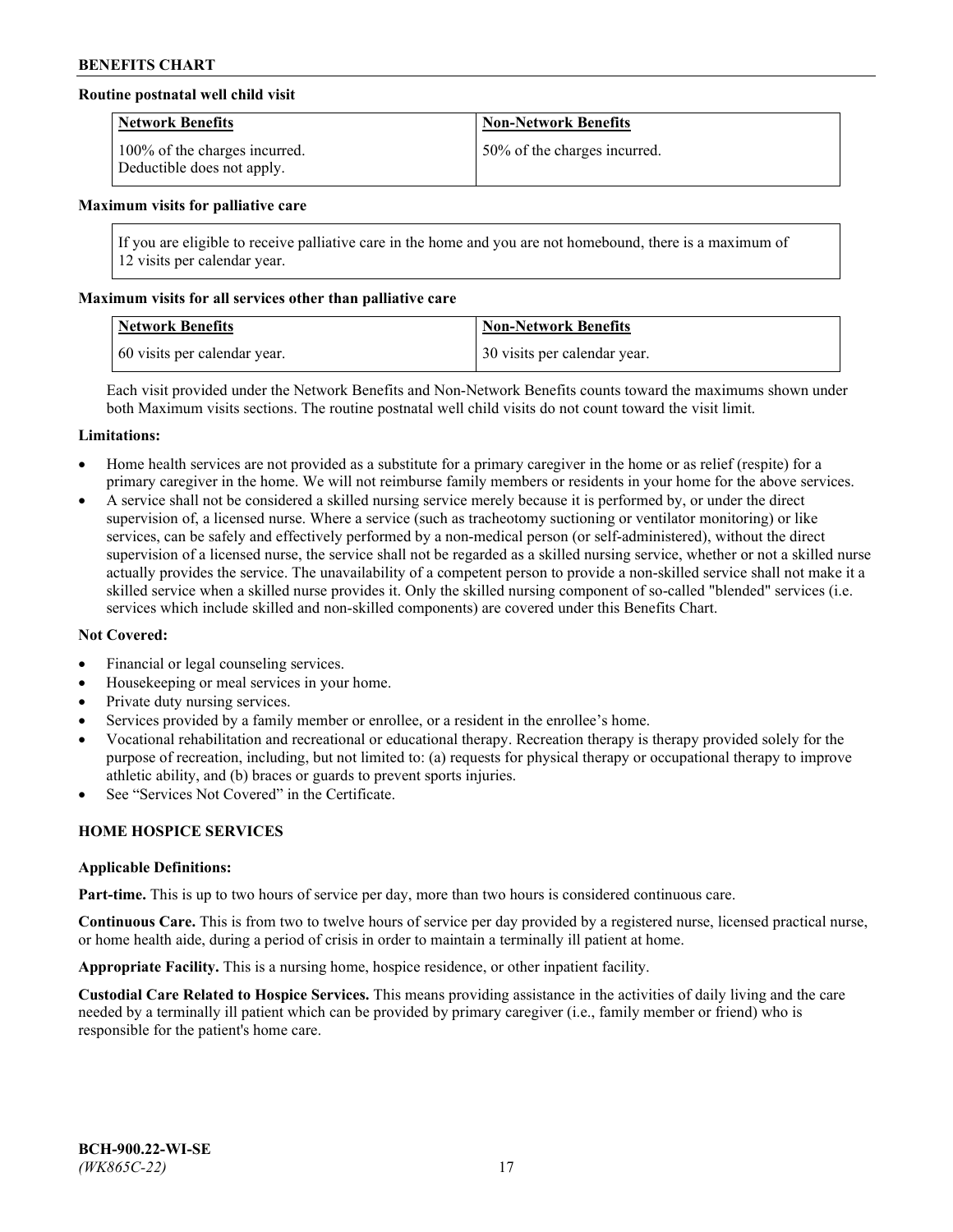## **Covered Services:**

**Home hospice program.** We cover the services described below if you are terminally ill and accepted as a home hospice program participant. You must meet the eligibility requirements of the program, and elect to receive services through the home hospice program. The services will be provided in your home, with inpatient care available when medically necessary as described below. If you elect to receive hospice services, you do so in lieu of curative treatment for your terminal illness for the period you are enrolled in the home hospice program.

**Eligibility:** In order to be eligible to be enrolled in the home hospice program, you must: (1) be a terminally ill patient (prognosis of six months or less); (2) have chosen a palliative treatment focus (i.e., emphasizing comfort and supportive services rather than treatment attempting to cure the disease or condition); and (3) continue to meet the terminally ill prognosis as reviewed by our medical director or his or her designee over the course of care. You may withdraw from the home hospice program at any time.

**Eligible services:** Hospice services include the following services provided in accordance with an approved hospice treatment plan.

- Home health services:
	- o Part-time care provided in your home by an interdisciplinary hospice team (which may include a physician, nurse, social worker, and spiritual counselor) and medically necessary home health services are covered.
	- o One or more periods of continuous care in your home or in a setting which provides day care for pain or symptom management, when medically necessary, will be covered.
- Inpatient services: We cover medically necessary inpatient services.
- Other services:
	- o Respite care is covered for care in your home or in an appropriate facility, to give your primary caregivers (i.e., family members or friends) rest and/or relief when necessary in order to maintain a terminally ill patient at home.
	- o Medically necessary medications for pain and symptom management.
	- o Semi-electric hospital beds and other durable medical equipment are covered.
	- Emergency and non-emergency care is covered.

| Network Benefits              | <b>Non-Network Benefits</b>  |
|-------------------------------|------------------------------|
| 100% of the charges incurred. | 50% of the charges incurred. |

Respite care is limited to 5 days per episode, and respite care and continuous care combined are limited to 30 days.

### **Not Covered:**

- Financial or legal counseling services.
- Housekeeping or meal services in your home.
- Custodial or maintenance care related to hospice services, whether provided in the home or in a nursing home.
- Any service not specifically described as covered services under this home hospice services benefits.
- Any services provided by members of your family or residents in your home.
- See "Services Not Covered" in the Certificate.

## **HOSPITAL AND SKILLED NURSING FACILITY SERVICES**

#### **Covered Services:**

We cover services as described below.

#### **Medical or surgical hospital services**

**Inpatient hospital services:** We cover the following medical or surgical services, for the treatment of acute illness or injury, which require the level of care only provided in an acute care facility. These services must be authorized by a physician.

Inpatient hospital services include: room and board; the use of operating or maternity delivery rooms; intensive care facilities; newborn nursery facilities; general nursing care, anesthesia, laboratory and diagnostic imaging services, radiation therapy, physical therapy, prescription drugs or other medications administered during treatment, blood and blood products (unless replaced), and blood derivatives, and other diagnostic or treatment related hospital services; physician and other professional medical and surgical services provided while in the hospital, including gender confirmation surgery that meets medical coverage criteria.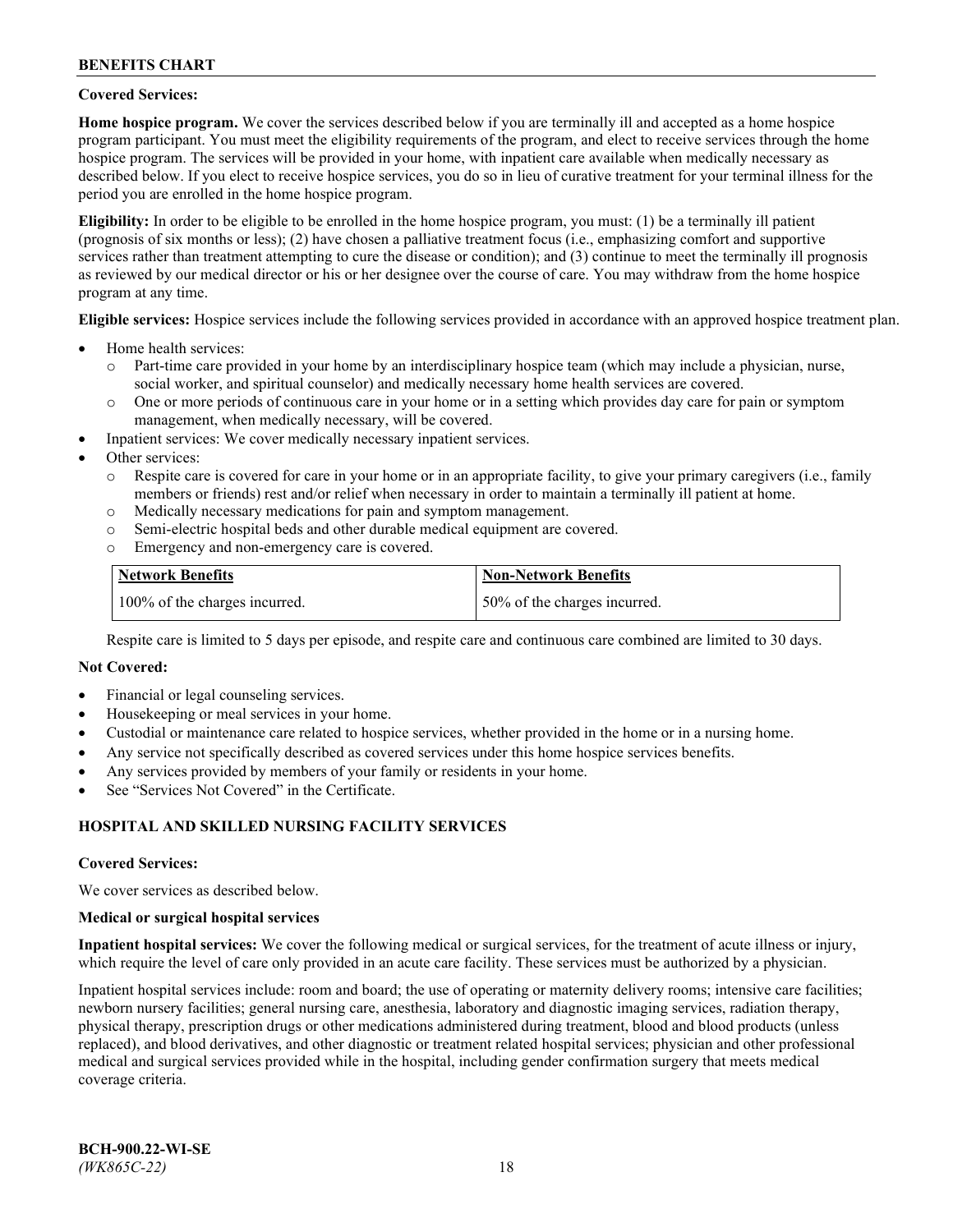We cover, following a vaginal delivery, a minimum of 48 hours of inpatient care for the mother and newborn child. We cover, following a caesarean section delivery, a minimum of 96 hours of inpatient care for the mother and newborn child.

Group health plans and health insurance issuers generally may not, under Federal law, restrict benefits for any hospital length of stay in connection with childbirth for the mother of newborn child to less than 48 hours following a vaginal delivery, or less than 96 hours following a caesarean section. However, Federal law generally does not prohibit the mother's or newborn's attending provider, after consulting with the mother, from discharging the mother or her newborn earlier than 48 hours (or 96 hours as applicable). In any case plans and issuers may not, under Federal law, require that a provider obtain authorization from the plan or the insurance issuer for prescribing a length of stay not in excess of 48 hours (or 96 hours).

| <b>Network Benefits</b>       | <b>Non-Network Benefits</b>  |
|-------------------------------|------------------------------|
| 100% of the charges incurred. | 50% of the charges incurred. |

Each Insured's admission or confinement, including that of a newborn child, is separate and distinct from the admission or confinement of any other Insured.

**Outpatient hospital, ambulatory care or surgical facility services:** We cover the following medical and surgical services, for diagnosis or treatment of illness or injury on an outpatient basis. These services must be authorized by a physician.

Outpatient services include: use of operating rooms, maternity delivery rooms or other outpatient departments, rooms or facilities; and the following outpatient services: general nursing care, anesthesia, laboratory and diagnostic imaging services, radiation therapy, physical therapy, drugs administered during treatment, blood and blood products (unless replaced), and blood derivatives, and other diagnostic or treatment related outpatient services; physician and other professional medical and surgical services provided while an outpatient, including colonoscopies (starting at age 50, or under age 50 for people at high risk of colorectal cancer), and gender confirmation surgery that meets medical coverage criteria.

For Network Benefits, non-emergent, scheduled outpatient Magnetic Resonance Imaging (MRI) and Computed Tomography (CT) must be provided at a designated facility. Your physician or facility will obtain or verify prior authorization for these services, as needed.

To see the benefit level for diagnostic imaging services, laboratory services and physical therapy, see benefits under Diagnostic Imaging Services, Laboratory Services and Physical Therapy in this Benefits Chart.

| <b>Network Benefits</b>       | <b>Non-Network Benefits</b>  |
|-------------------------------|------------------------------|
| 100% of the charges incurred. | 50% of the charges incurred. |

## **Skilled nursing facility care:**

We cover room and board, daily skilled nursing and related ancillary services for post-acute treatment and rehabilitative care of illness or injury that meets medical coverage criteria. Rehabilitation services are limited to services where significant measurable progress is expected to occur within a reasonable period of time.

| Network Benefits                             | <b>Non-Network Benefits</b>                  |
|----------------------------------------------|----------------------------------------------|
| 100% of the charges incurred.                | 50% of the charges incurred.                 |
| Limited to a 30-day maximum per confinement. | Limited to a 30-day maximum per confinement. |

Each day of services provided under the Network Benefits and Non-Network Benefits, combined, applies toward the maximum shown above.

## **Not Covered:**

- Services for items for personal convenience, such as television rental, are not covered.
- See "Services Not Covered" in the Certificate.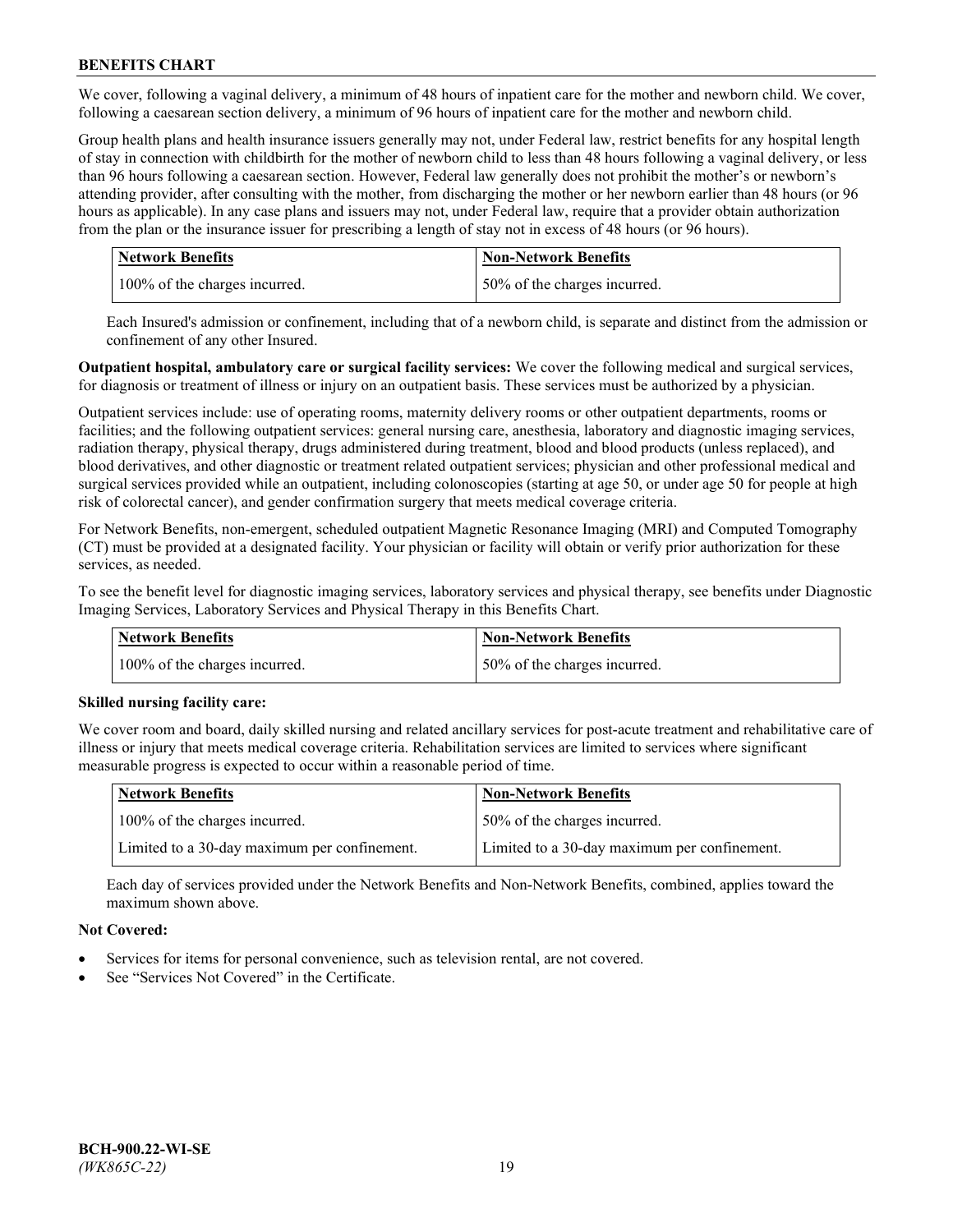# **INFERTILITY DIAGNOSIS**

# **Covered Services:**

We cover the diagnosis of infertility. These services include diagnostic procedures and tests provided in connection with an infertility evaluation, office visits and consultations to diagnose infertility.

| <b>Network Benefits</b>       | <b>Non-Network Benefits</b>  |
|-------------------------------|------------------------------|
| 100% of the charges incurred. | 50% of the charges incurred. |

Coverage is limited to office visits and consultations to diagnose infertility. Treatment is not covered.

# **Not Covered:**

- Infertility/fertility treatment, including, but not limited to, office visits, laboratory services, diagnostic imaging services and fertility drugs; reversal of sterilization; and sperm, ova or embryo acquisition, retrieval or storage; however, we cover office visits and consultations to diagnose infertility.
- Services related to the establishment of surrogate pregnancy and fees for a surrogate. However, pregnancy and maternity services are covered for an Insured under this Benefits Chart, including a surrogate pregnancy.
- See "Services Not Covered" in the Certificate

# **LABORATORY SERVICES**

## **Covered Services:**

We cover laboratory tests when ordered by a provider and provided in a clinic or outpatient hospital facility. This includes blood tests to detect lead exposure in children between the ages of 6 months and 72 months.

To see the benefit level for inpatient hospital or skilled nursing facility services, see benefits under "Inpatient Hospital and Skilled Nursing Facility Services" in this Benefits Chart.

## **Prostate-specific antigen (PSA) testing**

| <b>Network Benefits</b>       | <b>Non-Network Benefits</b>  |
|-------------------------------|------------------------------|
| 100% of the charges incurred. | 50% of the charges incurred. |

## **All other laboratory services**

**Services for illness or injury**

| <b>Network Benefits</b>       | Non-Network Benefits         |
|-------------------------------|------------------------------|
| 100% of the charges incurred. | 50% of the charges incurred. |

## **Preventive services**

Laboratory services associated with preventive services are covered at the benefit level shown in the "Preventive Services" section of this Benefits Chart.

## **Not Covered:**

See "Services Not Covered" in the Certificate.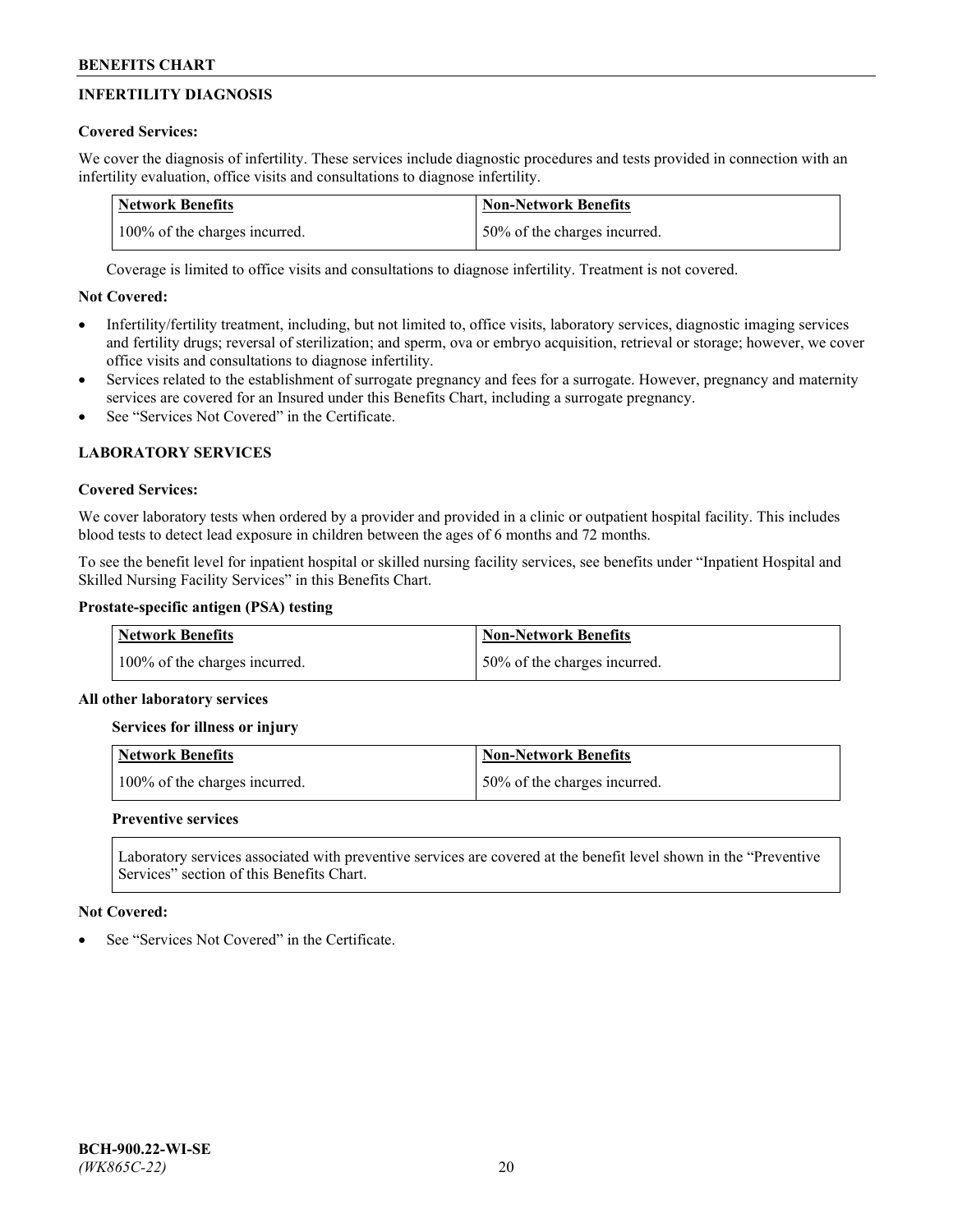# **MASTECTOMY RECONSTRUCTION BENEFIT**

## **Covered Services:**

We cover reconstruction of the breast on which the mastectomy has been performed; surgery and reconstruction of the other breast to produce symmetrical appearance, and prostheses and physical complications of all stages of mastectomy, including lymphedemas.

| <b>Network Benefits</b>                               | <b>Non-Network Benefits</b>                           |
|-------------------------------------------------------|-------------------------------------------------------|
| Coverage level is same as corresponding Network       | Coverage level is same as corresponding Non-Network   |
| Benefits, depending on type of service provided, such | Benefits, depending on type of service provided, such |
| as Office Visits for Illness or Injury, Inpatient or  | as Office Visits for Illness or Injury, Inpatient or  |
| Outpatient Hospital Services.                         | Outpatient Hospital Services.                         |

### **Not Covered:**

See "Services Not Covered" in the Certificate.

# **MEDICATION THERAPY DISEASE MANAGEMENT PROGRAM**

## **Covered Services:**

If you meet our criteria for coverage, you may qualify for our Medication Therapy Disease Management Program.

The program covers consultations with a designated Network pharmacist.

Covered services are based on established medical policies, which are subject to periodic review and modification by the medical directors. These medical policies (medical coverage criteria) are available by calling Member Services, or logging on to your "*my*HealthPartners" account at [healthpartners.com.](http://www.healthpartners.com/)

| Network Benefits                                            | <b>Non-Network Benefits</b> |
|-------------------------------------------------------------|-----------------------------|
| 100% of the charges incurred.<br>Deductible does not apply. | No coverage.                |

## **Not Covered:**

See "Services Not Covered" in the Certificate.

## **OFFICE VISITS FOR ILLNESS OR INJURY**

#### **Covered Services:**

We cover the following when medically necessary: professional medical and surgical services and related supplies, including biofeedback, of physicians and other health care providers; blood and blood products (unless replaced) and blood derivatives.

We cover diagnosis and treatment of illness or injury to the eyes. Where contact or eye glass lenses are prescribed as medically necessary for the post-operative treatment of cataracts or for the treatment of aphakia, acute or chronic corneal pathology, or keratoconus, we cover the initial evaluation, lenses and fitting. Insureds must pay for lens replacement beyond the initial pair.

Services received via video, E-visit or telephone are covered under the "Telehealth/Telemedicine Services" section.

#### **Office visits**

| <b>Network Benefits</b>       | <b>Non-Network Benefits</b>  |
|-------------------------------|------------------------------|
| 100% of the charges incurred. | 50% of the charges incurred. |

**Convenience clinics**

| <b>Network Benefits</b>       | <b>Non-Network Benefits</b>   |
|-------------------------------|-------------------------------|
| 100% of the charges incurred. | 150% of the charges incurred. |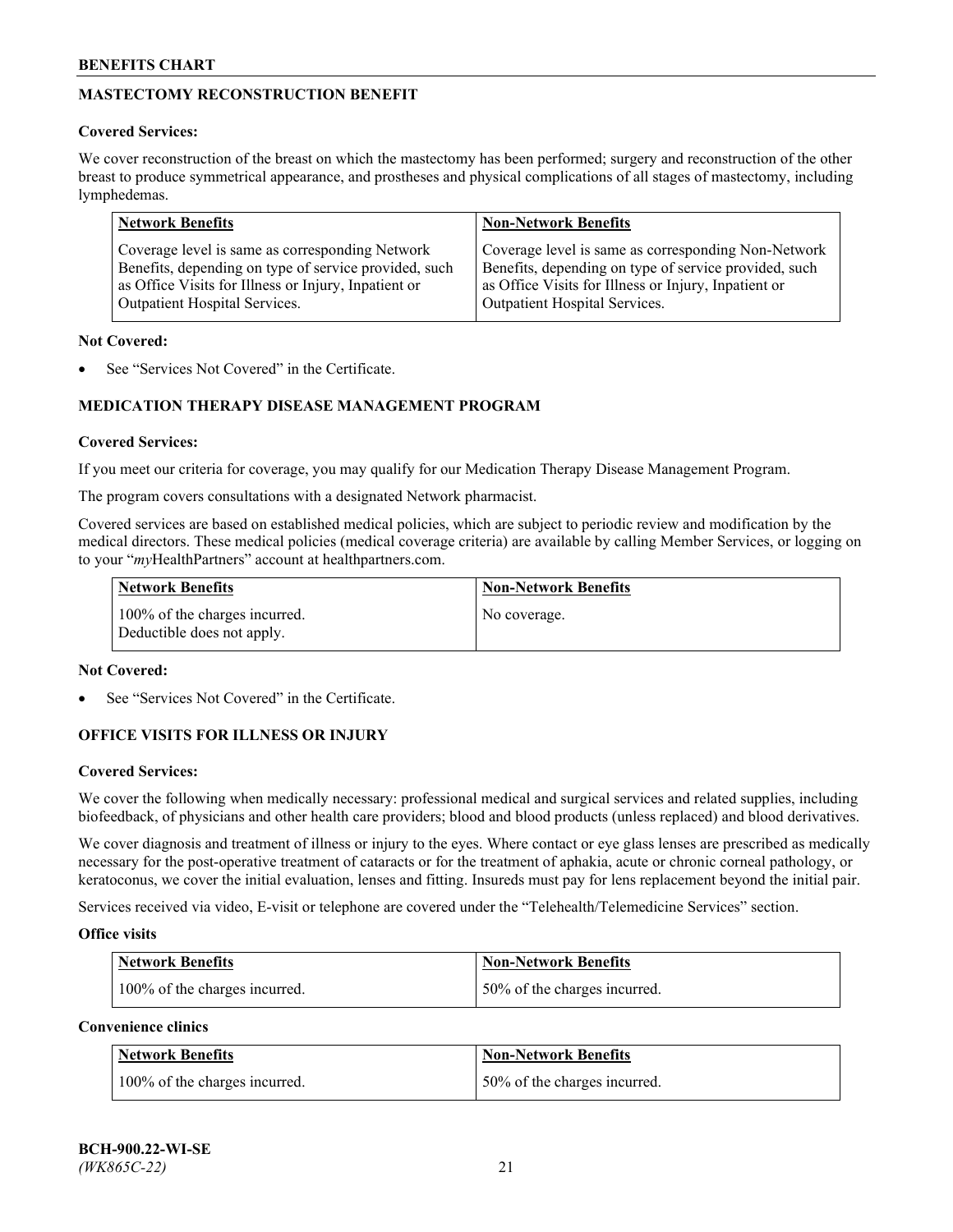## **Injections administered in a physician's office, other than immunizations**

#### **Allergy injections**

| Network Benefits              | Non-Network Benefits         |
|-------------------------------|------------------------------|
| 100% of the charges incurred. | 50% of the charges incurred. |

#### **All other injections**

| <b>Network Benefits</b>       | <b>Non-Network Benefits</b>  |
|-------------------------------|------------------------------|
| 100% of the charges incurred. | 50% of the charges incurred. |

### **Not Covered:**

- Court ordered treatment, except as described in this Benefits Chart. Any resulting court ordered treatment for mental health services will be subject to the Certificate's requirement for medical necessity.
- See "Services Not Covered" in the Certificate.

## **PEDIATRIC EYEWEAR**

### **Covered Services:**

We cover pediatric eyewear for children.

Routine eye exams are covered under the "Preventive Services" section.

| Network Benefits              | <b>Non-Network Benefits</b> |
|-------------------------------|-----------------------------|
| 100% of the charges incurred. | No coverage.                |

## **Limitations:**

- Coverage under this provision will continue until the end of the month in which the child turns age 19.
- Limited to one of the following per calendar year:
	- o one pair of eyeglasses including one set of prescription lenses, frames from our designated eyewear collection and anti-scratch coating; or
	- o one pair of non-disposable contact lenses; or
	- o a one-year supply of disposable contact lenses.
- Contact lens fittings are limited to two per calendar year.

## **Not Covered:**

- Frames that are not included in our designated eyewear collection. However, one pair of lenses will be covered if an Insured chooses frames outside our designated eyewear collection.
- More than one pair of lenses or frames or non-disposable contacts per calendar year, regardless of the reason. This includes replacement of eyeglasses or contact lenses due to loss, breakage, theft, or change in prescription.
- Safety glasses or goggles for sports or vocational reasons.
- Upgrades including, but not limited to, UV protection and no-line multifocal lenses.
- See "Services Not Covered" in the Certificate.

## **PHYSICAL THERAPY, OCCUPATIONAL THERAPY, SPEECH THERAPY AND OTHER SPECIFIED THERAPIES**

#### **Covered Services:**

We cover the following physical therapy, occupational therapy and speech therapy services:

- Medically necessary rehabilitative care to correct the effects of illness or injury.
- Habilitative care rendered for congenital, developmental or medical conditions which have significantly limited the successful initiation of normal speech and normal motor development.

Massage therapy which is performed in conjunction with other treatment/modalities by a physical or occupational therapist is part of a prescribed treatment plan and is not billed separately is covered.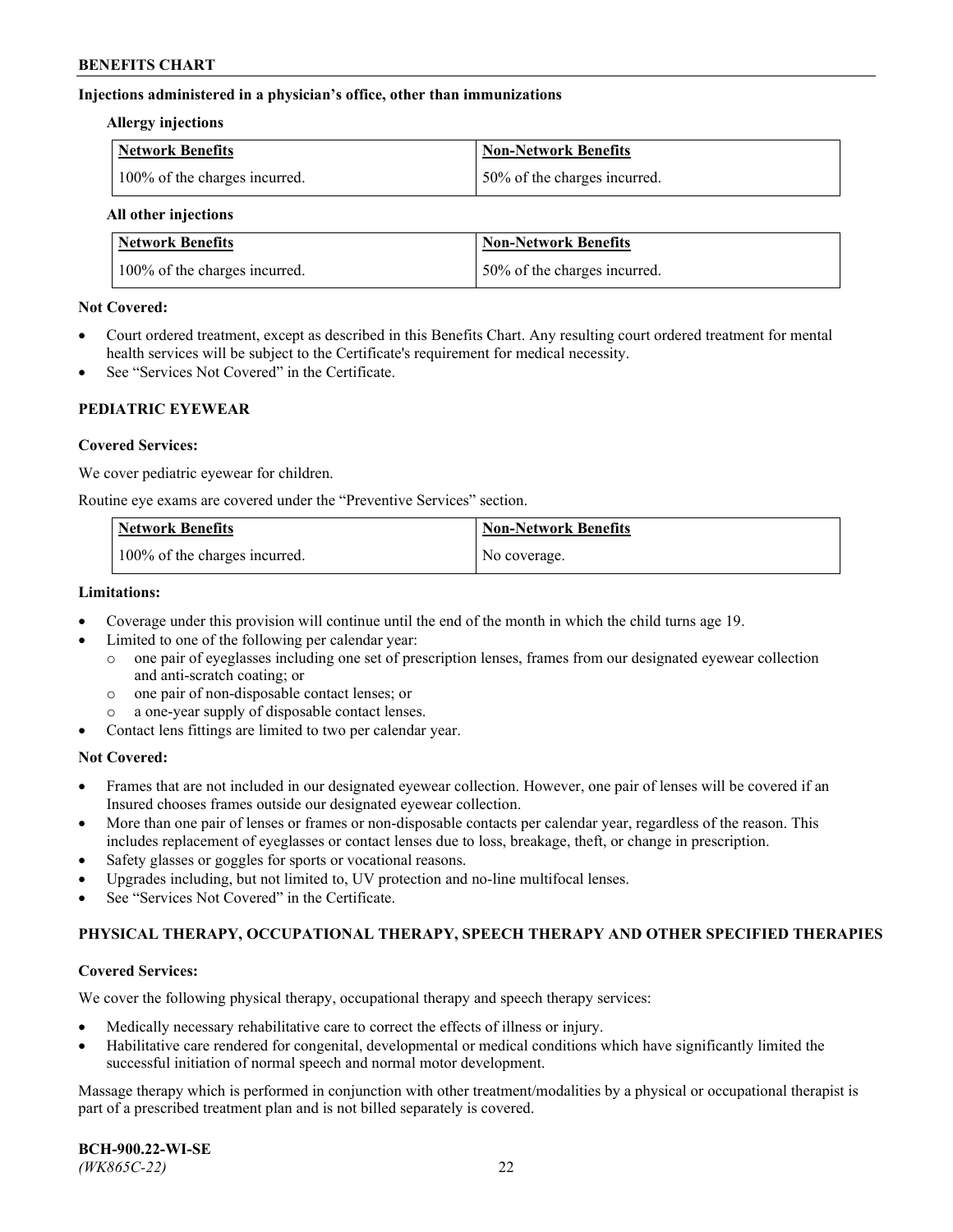We cover services provided in a clinic. To see the benefit level for inpatient hospital or skilled nursing facility services, see benefits under "Inpatient Hospital and Skilled Nursing Facility Services".

## **Rehabilitative care**

| <b>Network Benefits</b>                                                                       | <b>Non-Network Benefits</b>                                                                   |
|-----------------------------------------------------------------------------------------------|-----------------------------------------------------------------------------------------------|
| 100% of the charges incurred.                                                                 | 50% of the charges incurred.                                                                  |
| Physical, Occupational and Speech Therapy are<br>limited to 20 visits each per calendar year. | Physical, Occupational and Speech Therapy are<br>limited to 20 visits each per calendar year. |

#### **In addition to the services provided above, we cover a minimum of:**

- 20 visits per calendar year for pulmonary rehabilitation.
- 36 visits per calendar year for cardiac rehabilitation.
- 30 visits per calendar year for post-cochlear implant aural therapy.
- 20 visits per calendar year for cognitive rehabilitation.

The maximum number of visits is combined for Network Benefits and Non-Network Benefits.

### **Habilitative services**

| <b>Network Benefits</b>                                                                       | <b>Non-Network Benefits</b>                                                                   |
|-----------------------------------------------------------------------------------------------|-----------------------------------------------------------------------------------------------|
| 100% of the charges incurred.                                                                 | 50% of the charges incurred.                                                                  |
| Physical, Occupational and Speech Therapy are<br>limited to 20 visits each per calendar year. | Physical, Occupational and Speech Therapy are<br>limited to 20 visits each per calendar year. |

The maximum number of visits is combined for Network Benefits and Non-Network Benefits.

## **Not Covered:**

- Massage therapy for the purpose of comfort or convenience of the Insured.
- See "Services Not Covered" in the Certificate.

# **PRE-DIABETES DISEASE MANAGEMENT PROGRAM**

## **Covered Services:**

If you meet criteria for coverage, you may qualify for the Pre-Diabetes Disease Management Program through Omada Health. The program covers group health coaching which focuses on weight loss, exercise, behavior modification and health education at select locations determined by the plan.

| <b>Network Benefits</b>                                     | <b>Non-Network Benefits</b> |
|-------------------------------------------------------------|-----------------------------|
| 100% of the charges incurred.<br>Deductible does not apply. | Not applicable.             |

## **Not Covered:**

See "Services Not Covered" in the Certificate.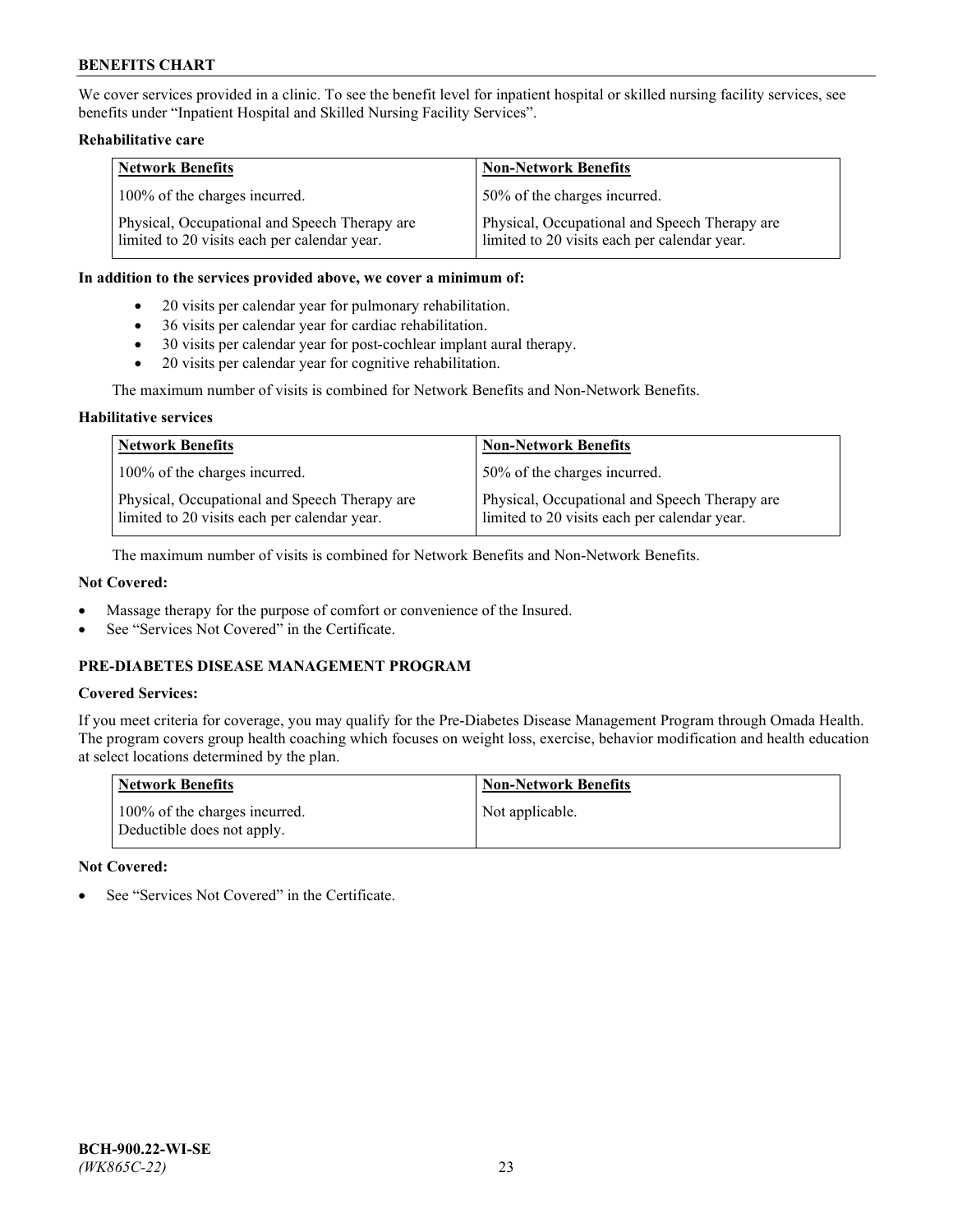# **PRESCRIPTION DRUG SERVICES**

## **Covered Services:**

We cover prescription drugs and medications that can be self-administered or are administered in a physician's office.

We will refill a prescription for eye drops covered under this Benefits Chart if the Insured requests a refill and the original prescription specified that additional quantities would be needed, providing the refill request does not exceed the quantities needed, and the following conditions are met:

- If the Insured requests a 30-day refill supply, the request must be made between 22 and 30 days of the later of (a) the original date that the prescription was distributed to the Insured or (b) the date that the most recent refill was distributed to the Insured; or
- If the Insured requests a 90-day refill supply, the request must be made between 67 and 90 days of the later of (a) the original date that the prescription was distributed to the Insured or (b) the date that the most recent refill was distributed to the Insured.

## **For Network Benefits, drugs and medications must be obtained at a Network pharmacy.**

### **For Non-Network Benefits, drugs and medications must be part of the formulary.**

### **If a copayment is required, you must pay one copayment for each 31-day supply, or portion thereof.**

### **Outpatient drugs (except as specified below)**

| <b>Network Benefits</b>                                                                                                                                      | <b>Non-Network Benefits</b>  |
|--------------------------------------------------------------------------------------------------------------------------------------------------------------|------------------------------|
| Formulary drugs are covered at 100% of the charges<br>incurred.                                                                                              | 50% of the charges incurred. |
| Formulary insulin is considered preventive and is not<br>subject to your deductible. In no event will your cost for<br>a formulary insulin drug exceed \$25. |                              |
| Non-formulary drugs are covered at 80% of the charges<br>incurred.                                                                                           |                              |

**Oral chemotherapy drugs** are included on the specialty drug list. However, you pay the applicable outpatient drug benefit. As required by Wisconsin law, you will not pay higher cost sharing (deductible, copayment or coinsurance) for orally administered chemotherapy drugs than you pay for injected or intravenously administered chemotherapy drugs.

#### **Mail order drugs**

| <b>Network Benefits</b>                                                                                                                                                                                                                                 | <b>Non-Network Benefits</b>                                                                                                |
|---------------------------------------------------------------------------------------------------------------------------------------------------------------------------------------------------------------------------------------------------------|----------------------------------------------------------------------------------------------------------------------------|
| For your convenience, you may also get up to a<br>93-day supply of outpatient prescription drugs that<br>can be self-administered through the designated mail<br>order service.<br>Specialty drugs are not available through the mail<br>order service. | Mail order drugs are only available through the<br>designated mail order service.<br>See Network Mail Order Drugs Benefit. |

## **Specialty drugs that are self-administered**

| <b>Network Benefits</b>                                                                                              | <b>Non-Network Benefits</b> |
|----------------------------------------------------------------------------------------------------------------------|-----------------------------|
| 100% of the charges incurred.                                                                                        | No coverage.                |
| Specialty drugs are limited to drugs on the<br>Specialty drug list and must be obtained from a<br>designated vendor. |                             |

**Oral chemotherapy drugs** are included on the specialty drug list. However, you pay the applicable outpatient drug benefit. As required by Wisconsin law, you will not pay higher cost sharing (deductible, copayment or coinsurance) for orally administered chemotherapy drugs than you pay for injected or intravenously administered chemotherapy drugs.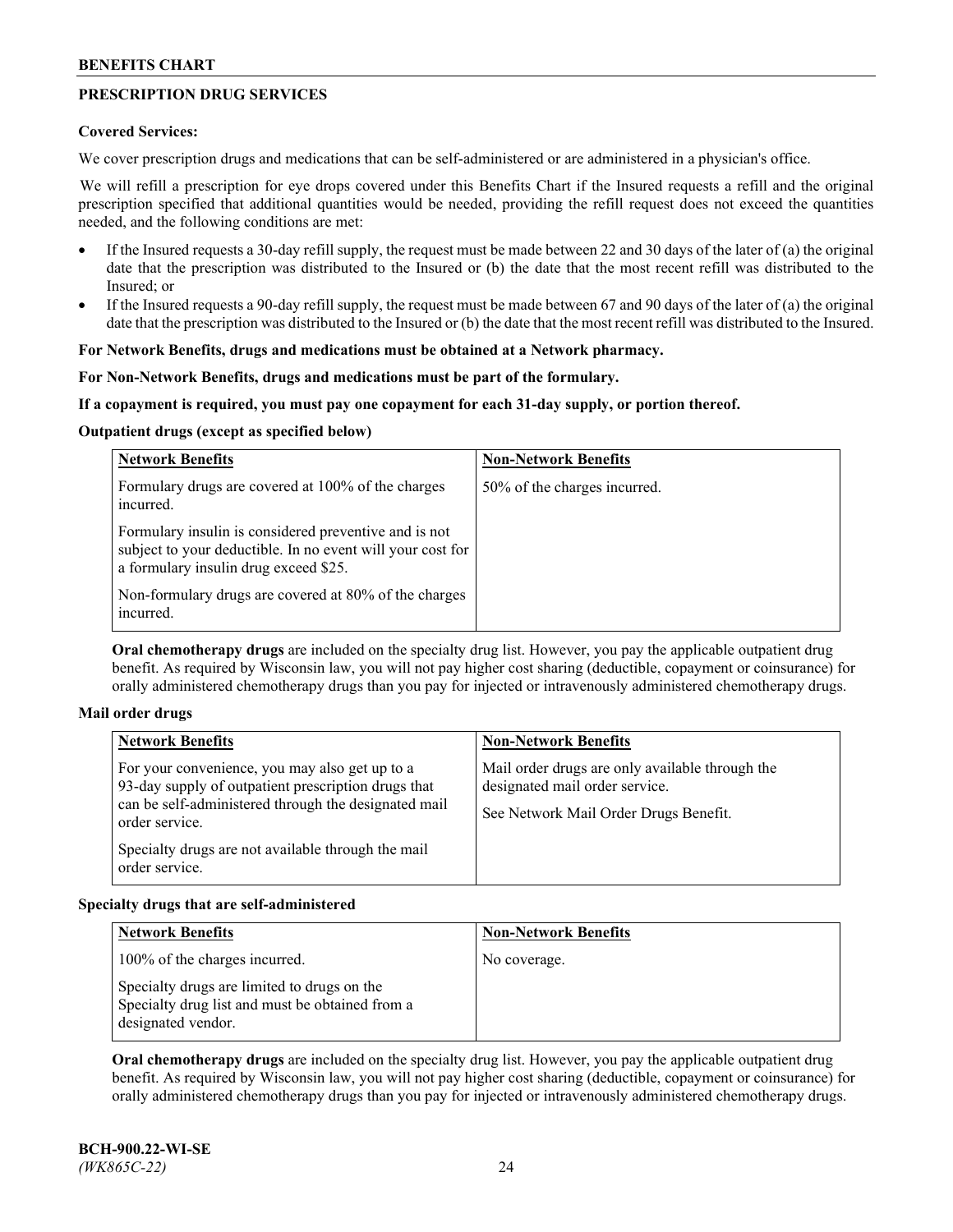**Tobacco cessation drugs.** All FDA approved tobacco cessation drugs are covered.

| Network Benefits                                            | <b>Non-Network Benefits</b>  |
|-------------------------------------------------------------|------------------------------|
| 100% of the charges incurred.<br>Deductible does not apply. | 50% of the charges incurred. |

## **Contraceptive drugs**

| <b>Network Benefits</b>                                                                                                                                         | <b>Non-Network Benefits</b>  |
|-----------------------------------------------------------------------------------------------------------------------------------------------------------------|------------------------------|
| 100% of the charges incurred for formulary drugs.<br>Deductible does not apply.                                                                                 | 50% of the charges incurred. |
| If a physician requests that a non-formulary<br>contraceptive drug be dispensed as written, the drug<br>will be covered at 100%, not subject to the deductible. |                              |

**ACA preventive medications.** We cover preventive medications currently recommended by USPSTF with an A or B rating if they are prescribed by your medical provider and they are listed on our Commercial ACA Preventive Drug List. Preventive medications are subject to periodic review and modification. Changes would be effective in accordance with the federal rules and reflected in our current medical coverage criteria for preventive care services.

| <b>Network Benefits</b>                                     | <b>Non-Network Benefits</b>  |
|-------------------------------------------------------------|------------------------------|
| 100% of the charges incurred.<br>Deductible does not apply. | 50% of the charges incurred. |

# **Limitations:**

- Certain drugs may require prior authorization as indicated on the formulary. HealthPartners may require prior authorization for the drug and also the site where the drug will be provided. Certain drugs are subject to our utilization review process and quantity limits.
- Certain non-formulary drugs require prior authorization. In addition, certain drugs may be subject to any quantity limits applied as part of our trial program. The trial drug program applies to new prescriptions for certain drugs which have high toxicity, low tolerance, high costs and/or high potential for waste. Trial drugs are indicated on the formulary and/or the specialty drug list. Your first fill of a trial drug may be limited to less than a month supply. If the drug is well tolerated and effective, you will receive the remainder of your first month supply.
- If an Insured requests a brand name drug when there is a generic equivalent, the brand name drug will be covered up to the charge that would apply to the generic drug, minus any required copayment. If a physician requests that a brand name drug be dispensed as written, and we determine the brand name drug is medically necessary, the drug will be paid at the nonformulary benefit.
- We may require insureds to try over-the-counter (OTC) drug alternatives before approving more costly formulary prescription drugs.
- Unless otherwise specified in the "Prescription Drug Services" section, you may receive up to a 31-day supply per prescription.
- A 93-day supply will be covered and dispensed only at pharmacies that participate in our extended day supply program.
- New prescriptions to treat certain chronic conditions are limited to a 31-day supply.
- No more than a 31-day supply of specialty drugs will be covered and dispensed at a time unless it's a manufacturer supplied drug that cannot be split that supplies the member with more than a 31-day supply.

**Not Covered:**Replacement of prescription drugs, medications, equipment and supplies due to loss, damage or theft.

- Nonprescription (over-the-counter) drugs or medications, including, but not limited to, vitamins, supplements, homeopathic remedies, and non-FDA approved drugs, unless listed on the formulary and prescribed by a physician or legally authorized health care provider under applicable state and federal law. This exclusion does not include over-thecounter contraceptives for women as allowed under the Affordable Care Act when the Insured obtains a prescription for the item. In addition, if the Insured obtains a prescription, this exclusion does not include aspirin to prevent cardiovascular disease for men and women of certain ages; folic acid supplements for women who may become pregnant; fluoride chemoprevention supplements for children without fluoride in their water source; and iron supplements for children ages 6-12 months who are at risk for anemia.
- All drugs for the treatment of sexual dysfunction.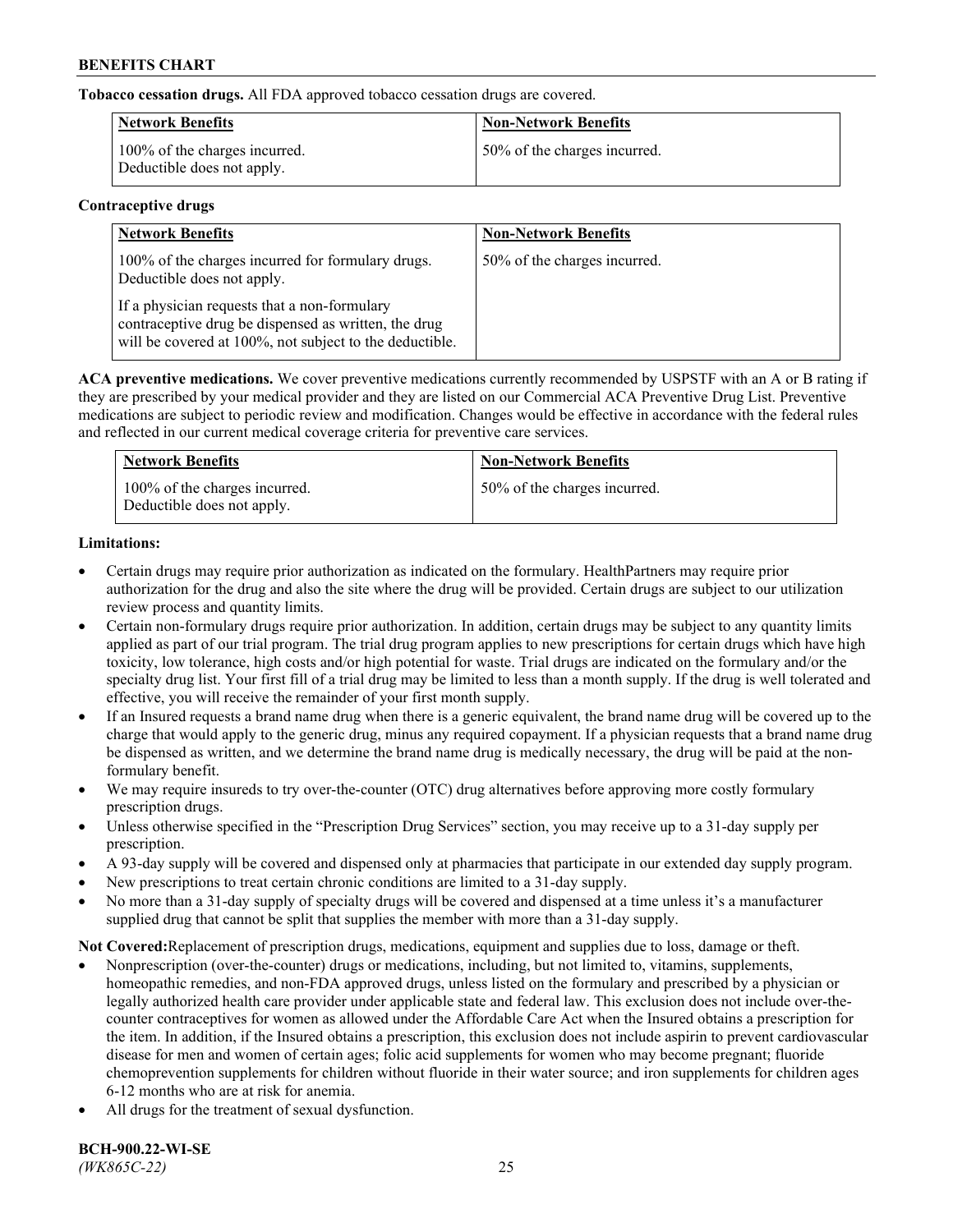- All drugs for the treatment of growth deficiency.
- Fertility drugs.
- Medical cannabis.
- Drugs on the Excluded Drug List. The Excluded Drug List includes select drugs within a therapy class that are not eligible for coverage. This includes drugs that may be excluded for certain indications. The Excluded Drug List is available at [healthpartners.com.](http://www.healthpartners.com/)
- Drugs that are newly approved by the FDA until they are reviewed and approved by HealthPartners Pharmacy and Therapeutics Committee.
- Medical devices approved by the FDA will not be covered under the "Prescription Drug Services" section unless they are on our formulary. Covered medical devices are generally submitted and reimbursed under your medical benefits.
- See "Services Not Covered" in the Certificate.

# **PREVENTIVE SERVICES**

# **Applicable Definitions:**

**Routine Preventive Services** are routine health care services that include screenings, check-ups and counseling to prevent illness, disease or other health problems before symptoms occur.

**Diagnostic Services** are services to help a provider understand your symptoms, diagnose illness and decide what treatment may be needed. They may be the same services that are listed as preventive services, but they are being used as diagnostic services. Your provider will determine if these services are preventive or diagnostic. These services are not preventive if received as part of a visit to diagnose, manage or maintain an acute or chronic medical condition, illness or injury. When that occurs, unless otherwise indicated below, standard deductibles, copayments or coinsurance apply.

# **Covered Services:**

We cover preventive services that meet any of the requirements under the Affordable Care Act (ACA) shown in the bulleted items below. These preventive services are covered at 100% under the Network Benefits with no deductible, copayments or coinsurance. (If a preventive service is not required by the ACA and it is covered at a lower benefit level, it will be specified below.) Preventive benefits mandated under the ACA are subject to periodic review and modification. Changes would be effective in accordance with the federal rules. Preventive services mandated by the ACA include:

- Evidence-based items or services that have in effect a rating of A or B in the current recommendations of the United States Preventive Services Task Force with respect to the individual;
- Immunizations for routine use in children, adolescents, and adults that have in effect a recommendation from the Advisory Committee on Immunization Practices of the Centers for Disease Control and Prevention with respect to the individual;
- With respect to infants, children, and adolescents, evidence-informed preventive care and screenings provided for in comprehensive guidelines supported by the Health Resources and Services Administration; and
- With respect to women, preventive care and screenings provided for in comprehensive guidelines supported by the Health Resources and Services Administration.

Covered services are based on established medical policies, which are subject to periodic review and modification by the medical or dental directors. These medical policies (medical coverage criteria) are available by calling Member Services, or logging on to your "*my*HealthPartners" account at [healthpartners.com.](https://www.healthpartners.com/hp/index.html)

## **ACA and state mandated preventive services are covered as follows:**

**Routine health exams and periodic health assessments.** A physician or health care provider will counsel you as to how often health assessments are needed based on age, sex and health status. This includes screening and counseling for tobacco cessation and all FDA approved tobacco cessation medications including over-the-counter drugs (as shown in the Prescription Drug Services section).

| Network Benefits                                            | <b>Non-Network Benefits</b>  |
|-------------------------------------------------------------|------------------------------|
| 100% of the charges incurred.<br>Deductible does not apply. | 50% of the charges incurred. |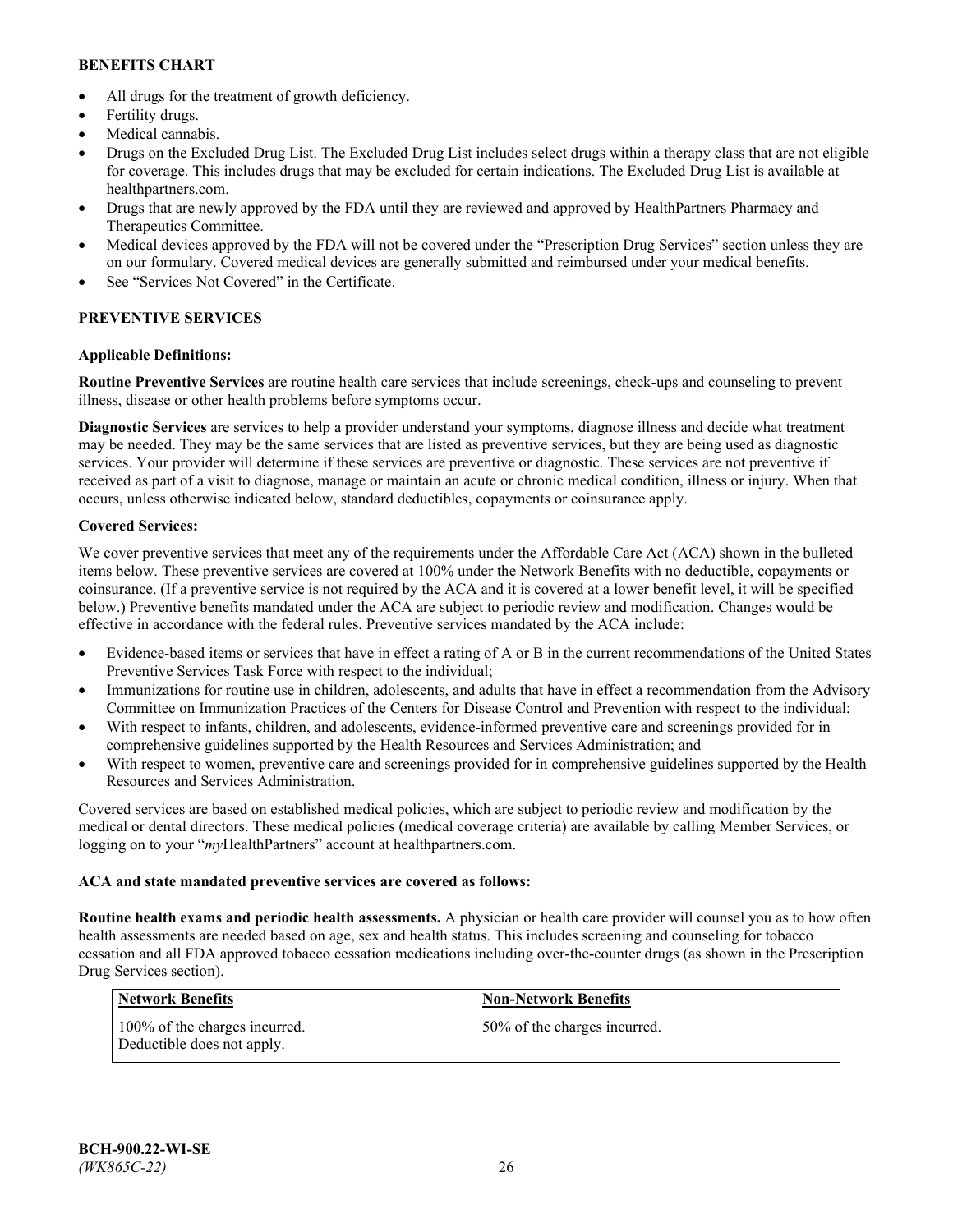**Child health supervision services.** This includes pediatric preventive services such as newborn screenings, appropriate immunizations, developmental assessments and laboratory services appropriate to the age of the child from birth to 72 months and appropriate immunizations to age 18.

| <b>Network Benefits</b>                                     | <b>Non-Network Benefits</b>  |
|-------------------------------------------------------------|------------------------------|
| 100% of the charges incurred.<br>Deductible does not apply. | 50% of the charges incurred. |

#### **Routine prenatal care and exams**

| Network Benefits                                            | <b>Non-Network Benefits</b>  |
|-------------------------------------------------------------|------------------------------|
| 100% of the charges incurred.<br>Deductible does not apply. | 50% of the charges incurred. |

**Routine postnatal care.** This includes health exams, assessments, education and counseling relating to the period immediately after childbirth.

| Network Benefits                                            | <b>Non-Network Benefits</b>  |
|-------------------------------------------------------------|------------------------------|
| 100% of the charges incurred.<br>Deductible does not apply. | 50% of the charges incurred. |

**Routine screening procedures for cancer.** This includes colorectal screening and other cancer screenings recommended by the USPSTF with an A or B rating. Women's preventive health services below describe additional routine screening procedures for cancer.

| <b>Network Benefits</b>                                     | <b>Non-Network Benefits</b>  |
|-------------------------------------------------------------|------------------------------|
| 100% of the charges incurred.<br>Deductible does not apply. | 50% of the charges incurred. |

**Professional voluntary family planning services.** This includes services to prevent or delay a pregnancy, including counseling and education. Services must be provided by a licensed provider.

| <b>Network Benefits</b>                                     | <b>Non-Network Benefits</b>  |
|-------------------------------------------------------------|------------------------------|
| 100% of the charges incurred.<br>Deductible does not apply. | 50% of the charges incurred. |

#### **Adult immunizations**

| <b>Network Benefits</b>                                     | <b>Non-Network Benefits</b>  |
|-------------------------------------------------------------|------------------------------|
| 100% of the charges incurred.<br>Deductible does not apply. | 50% of the charges incurred. |

**Women's preventive health services.** This includes mammograms, screenings for cervical cancer (pap smears), breast pumps, human papillomavirus (HPV) testing, counseling for sexually transmitted infections, counseling and screening for human immunodeficiency virus (HIV), and all FDA approved contraceptive methods as prescribed by a doctor, sterilization procedures, education and counseling (see the Prescription Drug Services section for coverage of oral contraceptive drugs). We also provide genetic screening for BRCA if someone in your family has the gene or you have a diagnosis of cancer.

The U.S. Preventive Services Task Force (USPSTF) recommends screening mammography, with or without clinical breast examination (CBE), every 1-2 years for women aged 40 and older. For women age 50 and older, we cover an annual mammogram.

| <b>Network Benefits</b>                                     | <b>Non-Network Benefits</b>  |
|-------------------------------------------------------------|------------------------------|
| 100% of the charges incurred.<br>Deductible does not apply. | 50% of the charges incurred. |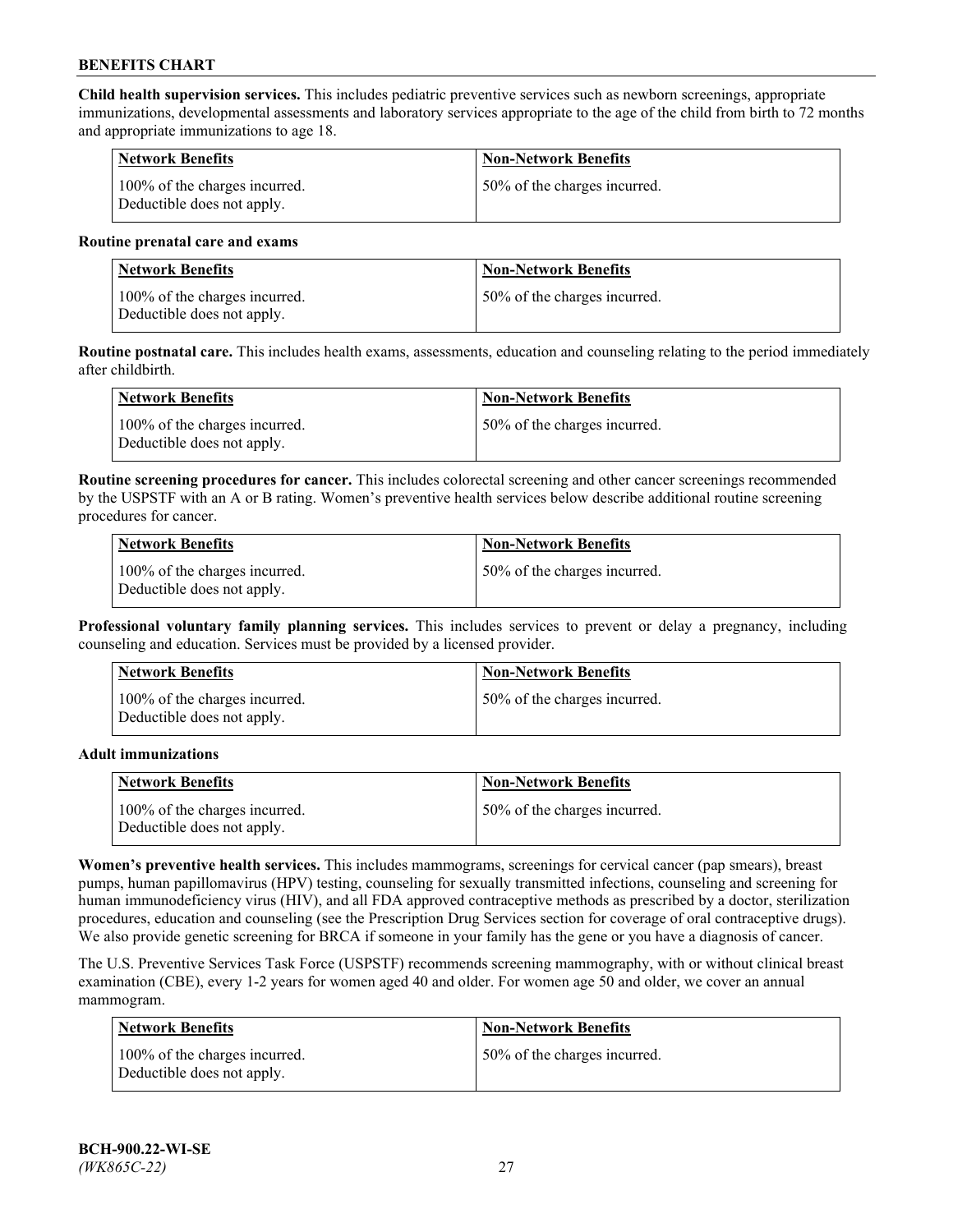**Obesity screening and management.** We cover obesity screening and counseling for all ages during a routine preventive care exam. If you are age 18 or older and have a body mass index of 30 or more, we also cover intensive obesity management to help you lose weight. Your primary care doctor can coordinate these services.

| <b>Network Benefits</b>                                     | <b>Non-Network Benefits</b>  |
|-------------------------------------------------------------|------------------------------|
| 100% of the charges incurred.<br>Deductible does not apply. | 50% of the charges incurred. |

## **In addition to any ACA or state mandated preventive services referenced above, we cover the following eligible services:**

#### **Routine eye and hearing exams**

| Network Benefits                                            | <b>Non-Network Benefits</b>  |
|-------------------------------------------------------------|------------------------------|
| 100% of the charges incurred.<br>Deductible does not apply. | 50% of the charges incurred. |

**Ovarian cancer surveillance test for women who are at risk.** "At risk for ovarian cancer" means (1) having a family history that includes any of the following: one or more first-degree or second-degree relatives with ovarian cancer, clusters of female relatives with breast cancer or nonpolyposis colorectal cancer; or (2) testing positive for BRCA1 or BRCA2 mutations. "Surveillance test for ovarian cancer" means annual screening using CA-125 serum tumor marker testing, transvaginal ultrasound, pelvic examination or other proven ovarian screening tests currently being evaluated by the federal Food and Drug Administration or by the National Cancer Institute.

| <b>Network Benefits</b>                               | <b>Non-Network Benefits</b>                           |
|-------------------------------------------------------|-------------------------------------------------------|
| Coverage level is same as corresponding Network       | Coverage level is same as corresponding Non-Network   |
| Benefits, depending on type of service provided, such | Benefits, depending on type of service provided, such |
| as Diagnostic Imaging Services, Laboratory Services   | as Diagnostic Imaging Services, Laboratory Services   |
| or Office Visits for Illness or Injury, or Preventive | or Office Visits for Illness or Injury, or Preventive |
| Services.                                             | Services.                                             |

**Limitations:**Services are not preventive if received as part of a visit to diagnose, manage or maintain an acute or chronic medical condition, illness or injury. When that occurs, unless otherwise indicated above, standard deductibles, copayments or coinsurance apply.

## **Not Covered:**

See "Services Not Covered" in the Certificate.

## **TELEHEALTH/TELEMEDICINE SERVICES**

## **Definitions:**

**Telehealth, Telemedicine, or Virtual Care.** This is a means of communication between a health care professional and a patient. This includes the use of secure electronic information, imaging, and communication technologies, including:

- interactive audio or audio-video
- interactive audio with store-and-forward technology
- chat-based and email-based systems
- physician-to-physician consultation
- patient education
- data transmission
- data interpretation
- digital diagnostics (algorithm-enabled diagnostic support)
- digital therapeutics (the use of personal health devices and sensors, either alone or in combination with conventional drug therapies, for disease prevention and management)

#### Services can be delivered:

Synchronously: the patient and health care professional are engaging with one another at the same time; or Asynchronously: the patient and health care professional engage with each other at different points in time.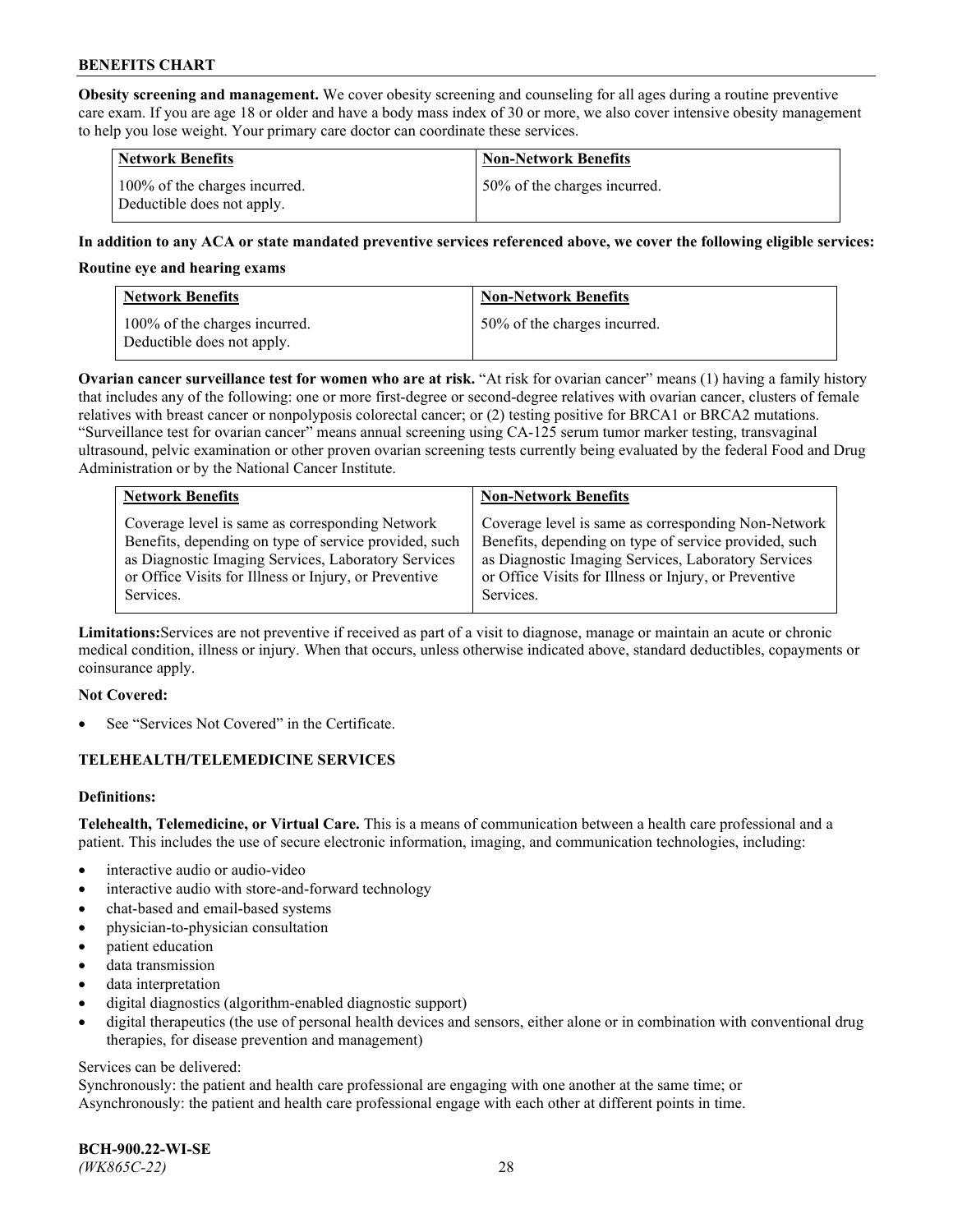**Telephone Visits.** Live, synchronous, interactive encounters over the telephone between a patient and a healthcare provider.

**E-visit or chat-based visits.** Asynchronous online or mobile app encounters to discuss a patient's personal health information, vital signs, and other physiologic data or diagnostic images. The healthcare provider reviews and delivers a consultation, diagnosis, prescription or treatment plan after reviewing the patient's visit information.

**Virtuwell®.** This is an online service for you to receive a diagnosis and treatment for certain conditions, such as a cold, flu, ear pain and sinus infections. You may access the Virtuwell website at [virtuwell.com.](https://www.virtuwell.com/)

**Video Visits.** Live, synchronous, interactive encounters using secure web-based video between a patient and a healthcare provider.

### **Covered Services:**

The Plan covers the following methods of receiving care for services that would be eligible under the Plan if the service were provided in person.

#### **Scheduled telephone visits**

| <b>Network Benefits</b>       | <b>Non-Network Benefits</b>  |
|-------------------------------|------------------------------|
| 100% of the charges incurred. | 50% of the charges incurred. |

### **E-visits**

### **Access to online care through Virtuwell at [virtuwell.com](https://www.virtuwell.com/)**

| Network Benefits              | <b>Non-Network Benefits</b> |
|-------------------------------|-----------------------------|
| 100% of the charges incurred. | Not applicable.             |

### **All other E-visits**

| Network Benefits              | <b>Non-Network Benefits</b>  |
|-------------------------------|------------------------------|
| 100% of the charges incurred. | 50% of the charges incurred. |

## **Video visits**

| <b>Network Benefits</b>                                      | <b>Non-Network Benefits</b>                            |
|--------------------------------------------------------------|--------------------------------------------------------|
| Coverage level is same as corresponding Network              | Coverage level is same as corresponding Non-           |
| Benefits, depending on type of service provided, such as     | Network Benefits, depending on type of service         |
| Office Visits for Illness or Injury, Inpatient or Outpatient | provided, such as Office Visits for Illness or Injury, |
| Hospital Services.                                           | Inpatient or Outpatient Hospital Services.             |

#### **Not Covered:**

See "Services Not Covered" in the Certificate.

## **TRANSPLANT SERVICES**

#### **Applicable Definitions:**

**Autologous.** This is when the source of cells is from the individual's own marrow or stem cells.

**Allogeneic.** This is when the source of cells is from a related or unrelated donor's marrow or stem cells.

**Allogeneic Bone Marrow Transplant.** This is when the bone marrow is harvested from the related or unrelated donor and stored. The patient undergoes treatment which includes tumor ablation with high-dose chemotherapy and/or radiation. The bone marrow is reinfused (transplanted).

**Autologous Bone Marrow Transplant.** This is when the bone marrow is harvested from the individual and stored. The patient undergoes treatment which includes tumor ablation with high-dose chemotherapy and/or radiation. The bone marrow is reinfused (transplanted).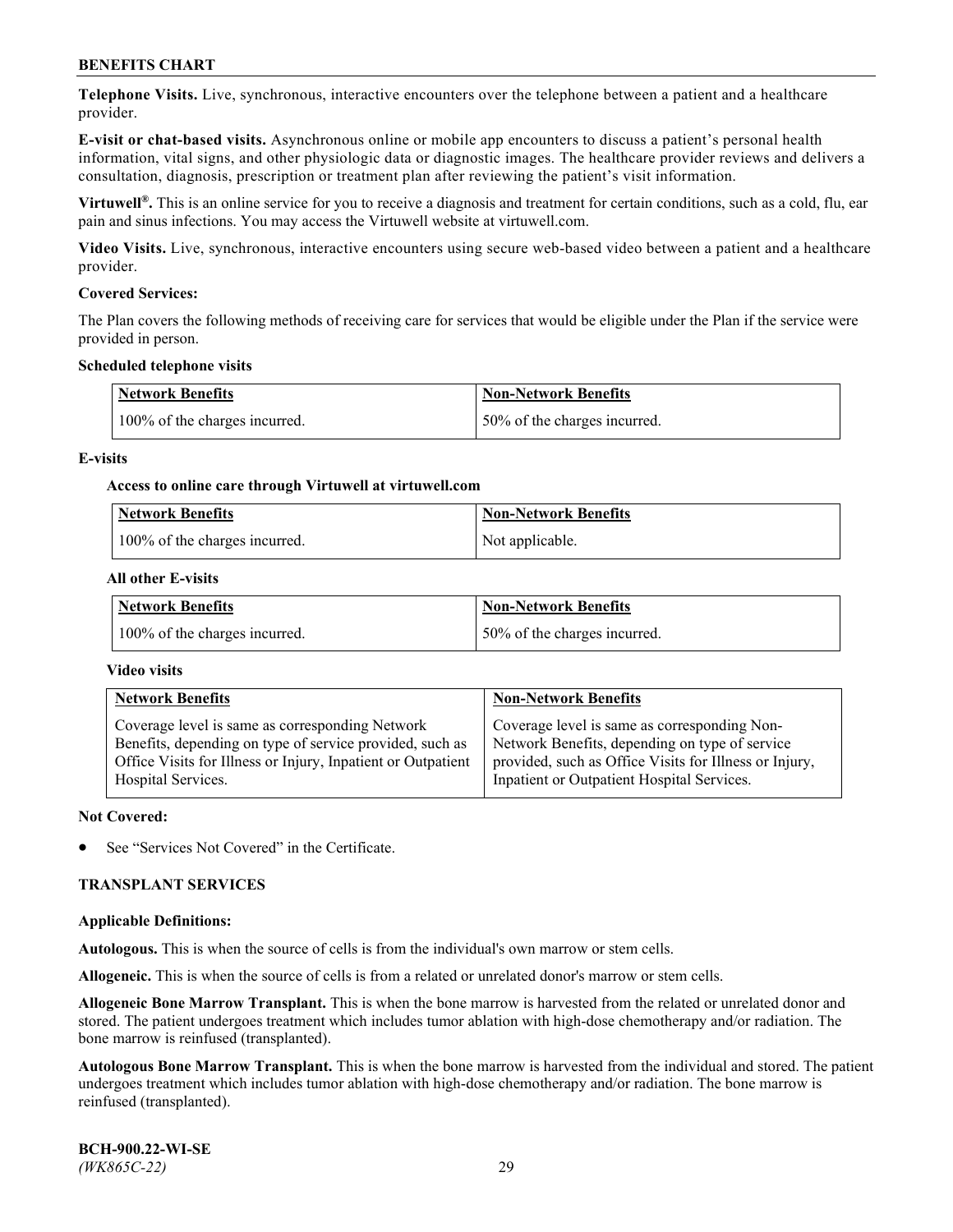**Autologous/Allogeneic Stem Cell Support.** This is a treatment process that includes stem cell harvest from either bone marrow or peripheral blood, tumor ablation with high-dose chemotherapy and/or radiation, stem cell reinfusion, and related care. Autologous/allogeneic bone marrow transplantation and high dose chemotherapy with peripheral stem cell rescue/support are considered to be autologous/allogeneic stem cell support.

**Designated Transplant Center.** This is any health care provider, group or association of health care providers designated by us to provide services, supplies or drugs for specified transplants for our Insureds.

**Transplant Services.** This is transplantation (including retransplants) of the human organs or tissue listed below, including all related post-surgical treatment, follow-up care and drugs and multiple transplants for a related cause. Transplant services do not include other organ or tissue transplants or surgical implantation of mechanical devices functioning as a human organ, except surgical implantation of an FDA approved Ventricular Assist Device (VAD) or total artificial heart, functioning as a temporary bridge to heart transplantation.

Prior authorization is required prior to consultation to support coordination of care and benefits.

### **Covered Services:**

We cover eligible transplant services (as defined above) while you are covered under the Certificate. Transplants that will be considered for coverage are limited to the following:

- Kidney transplants for end-stage disease.
- Cornea transplants for end-stage disease.
- Heart transplants for end-stage disease.
- Lung transplants or heart/lung transplants for: (1) primary pulmonary hypertension; (2) Eisenmenger's syndrome; (3) endstage pulmonary fibrosis; (4) alpha 1 antitrypsin disease; (5) cystic fibrosis; and (6) emphysema.
- Liver transplants for: (1) biliary atresia in children; (2) primary biliary cirrhosis; (3) post-acute viral infection (including hepatitis A, hepatitis B antigen e negative and hepatitis C) causing acute atrophy or post-necrotic cirrhosis; (4) primary sclerosing cholangitis; (5) alcoholic cirrhosis; and (6) hepatocellular carcinoma.
- Allogeneic bone marrow transplants or peripheral stem cell support associated with high dose chemotherapy for: (1) acute myelogenous leukemia; (2) acute lymphocytic leukemia; (3) chronic myelogenous leukemia; (4) severe combined immunodeficiency disease; (5) Wiskott-Aldrich syndrome; (6) aplastic anemia; (7) sickle cell anemia; (8) non-relapsed or relapsed non-Hodgkin's lymphoma; (9) multiple myeloma; and (10) testicular cancer.
- Autologous bone marrow transplants or peripheral stem cell support associated with high-dose chemotherapy for: (1) acute leukemias; (2) non-Hodgkin's lymphoma; (3) Hodgkin's disease; (4) Burkitt's lymphoma; (5) neuroblastoma; (6) multiple myeloma; (7) chronic myelogenous leukemia; and (8) non-relapsed non-Hodgkin's lymphoma.
- Pancreas transplants for simultaneous pancreas-kidney transplants for diabetes, pancreas after kidney, living related segmental simultaneous pancreas kidney transplantation and pancreas transplant alone.

To receive Network Benefits, charges for transplant services must be incurred at a Designated Transplant Center.

The transplant-related treatment provided, including expenses incurred for directly related donor services, shall be subject to and in accordance with the provisions, limitations, maximums and other terms of the Certificate.

Medical and hospital expenses of the donor are covered only when the recipient is an Insured and the transplant and directly related donor expenses have been prior authorized for coverage. Treatment of medical complications that may occur to the donor are not covered. Donors are not considered Insureds, and are therefore not eligible for the rights afforded to Insureds under the Certificate.

The list of eligible transplant services and coverage determinations are based on established medical policies, which are subject to periodic review and modification by the medical director.

| <b>Network Benefits</b>                          | <b>Non-Network Benefits</b>                          |
|--------------------------------------------------|------------------------------------------------------|
| See Network Inpatient Hospital Services Benefit. | See Non-Network Inpatient Hospital Services Benefit. |